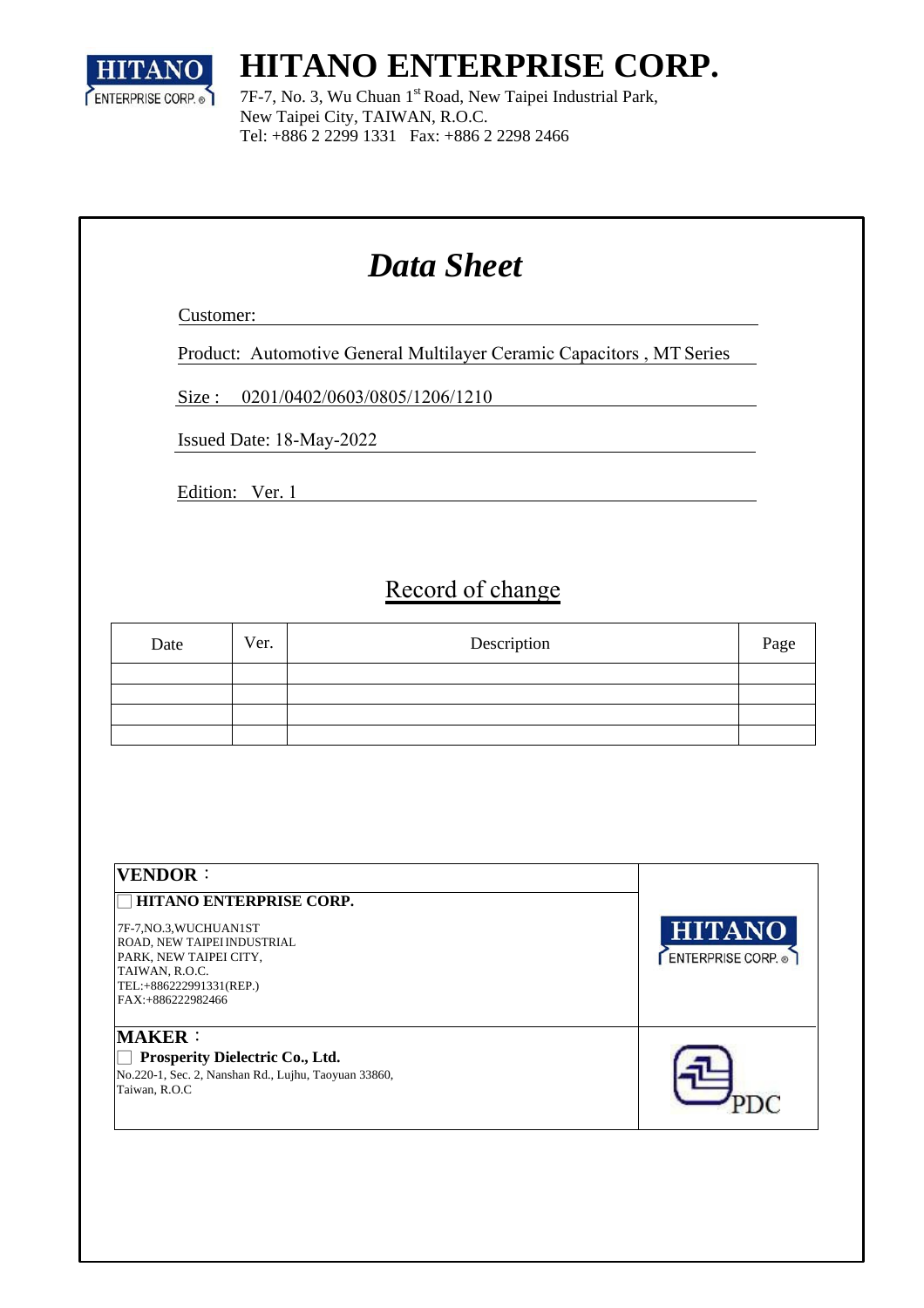

#### **1. INTRODUCTION**

MLCC consists of a conducting material and electrodes. To manufacture a chip-type SMT and achieve miniaturization, high density and high efficiency, ceramic condensers are used.

MT series MLCC is made by X7R dielectrics and which provides product with high electrical precision, stability and reliability. Besides, MT series MLCC is tighten controlling in quality in line to assure quality performance in automotive applications and qualified to AEC-Q200.

#### **2. FEATURES**

- a. A wide selection of sizes is available (0201 to 1210). a. For Navigation & Information equipments.
- b. High capacitance in given case size.
- c. Capacitor with lead-free termination (pure Tin).
- d. The MT series meet AEC-Q200 requirement.

#### **3. APPLICATIONS**

- 
- b. For entertainment equipments.
- c. For comfortable equipments.
- d. For Automotive electronic equipment.

#### **4. HOW TO ORDER**

| <b>MT</b>                   | 31          | v<br>≏  | 471                    |           | 251                     | $\sim$                     | $\overline{\phantom{a}}$ |                 |
|-----------------------------|-------------|---------|------------------------|-----------|-------------------------|----------------------------|--------------------------|-----------------|
| <b>PDC</b><br><b>Family</b> | <b>Size</b> |         | Dielectric Capacitance | Tolerance | <b>Rated</b><br>Voltage | <b>Packaging Thickness</b> |                          | Control<br>Code |
| Table 1                     | Table 2     | Table 3 | Table 4                | Table 5   | Table 6                 | Table 7                    | Table 8                  | Table 9         |

| Table 1 | <b>PDC Family</b>                          | Table 6         |             |      | <b>Rated Voltage</b> |  |
|---------|--------------------------------------------|-----------------|-------------|------|----------------------|--|
| Code    | Description                                | Code            | Description | Code | Description          |  |
| MT      | Automotive Capacitor Qualified to AEC-Q200 | 6R <sub>3</sub> | $6.3$ Vdc   | 500  | 50Vdc                |  |

| Table 2 |             |      | <b>Size</b> |      |             |
|---------|-------------|------|-------------|------|-------------|
| Code    | Description | Code | Description | Code | Description |
| 03      | 0201(0603)  | 18   | 0603(1608)  | 31   | 1206(3216)  |
| 15      | 0402(1005)  | 21   | 0805(2012)  | 32   | 1210(3225)  |
|         |             |      |             |      |             |
|         |             |      |             |      |             |

| Table 3 |             | <b>Dielectric Material Characteristics</b> |             | В | <b>Bulk</b>                      |   | Tray package           |
|---------|-------------|--------------------------------------------|-------------|---|----------------------------------|---|------------------------|
| Code    | Description | Code                                       | Description |   | Tape and 7" Reel, Embossed Tape  |   | Tape and 7" Reel, Pap  |
| N       | C0G         |                                            | X7R         |   | Tape and 10" Reel. Embossed Tape |   | Tape and 10" Reel, Pap |
|         |             |                                            |             |   | Tape and 13" Reel, Embossed Tape | G | Tape and 13" Reel, Par |

| Table 4         |                                 |      | <b>Capacitance Rule Code</b>        | Table 8 |                       |      | <b>Thickness Description</b> |      |
|-----------------|---------------------------------|------|-------------------------------------|---------|-----------------------|------|------------------------------|------|
| Code            | Description                     | Code | Description                         | Code    | Description           | Code | Description                  | Code |
| <b>R47</b>      | 0.47 <sub>D</sub> F             | 102  | $102 = 10 \times 10^2 = 1000$       |         | $0.60 \pm 0.10$ mm    |      | $1.25 \pm 0.20$ mm           | w    |
| 0R <sub>5</sub> | $0.5$ p $F$                     | 104  | $104 = 10 \times 10^4 = 100nF$      |         | $0.8 + 0.15/-0.10$ mm | ັບ   | $1.15 \pm 0.15$ mm           | R    |
| 100             | $100 = 10 \times 10^{0} = 10pF$ | 106  | $106 = 10 \times 10^{6} = 10 \mu F$ |         | $1.25 \pm 0.10$ mm    |      | $0.50 \pm 0.20$ mm           |      |

| Table 5 |             |      | Tolerance         |      |                 | E       | $1.60 \pm 0.20$ mm | M | $0.95 \pm 0.10$ mm               | U |  |
|---------|-------------|------|-------------------|------|-----------------|---------|--------------------|---|----------------------------------|---|--|
| Code    | Description | Code | Description       | Code | Description     |         | $2.00 \pm 0.20$ mm | N | $0.50 \pm 0.05$ mm               | v |  |
| A       | $±0.05$ pF  |      | $-10\% \sim 0\%$  | Q    | $±0.03$ pF      | G       | $2.50 \pm 0.30$ mm | O | $3.50 \pm 0.20$ mm               | X |  |
| B       | $±0.10$ pF  |      | ±5%               |      | $-20\% - 180\%$ | н       | $2.80 \pm 0.30$ mm | P | $1.60 + 0.3/-0.10$ mm            |   |  |
| C       | $±0.25$ pF  | Κ    | ±10%              | X    | +10%~+20%       |         |                    |   |                                  |   |  |
| D       | $±0.50$ pF  |      | $0\% - +10\%$     |      |                 | Table 9 |                    |   | <b>Special Control Code</b>      |   |  |
|         | ±1%         | М    | ±20%              |      |                 | Code    |                    |   | Description                      |   |  |
| G       | ±2%         | Ν    | $-5\% \sim +10\%$ |      |                 | G       |                    |   | <b>RoHS Compliant</b>            |   |  |
| н       | ±3%         | P    | $±0.02$ pF        |      |                 | Q       |                    |   | Surface Coating (size 1206~2225) |   |  |
|         |             |      |                   |      |                 |         |                    |   |                                  |   |  |

| Table 1 |             |      | <b>PDC Family</b>                          |      |             | Table 6         |             |      | <b>Rated Voltage</b> |      |             |
|---------|-------------|------|--------------------------------------------|------|-------------|-----------------|-------------|------|----------------------|------|-------------|
| Code    |             |      | Description                                |      |             | Code            | Description | Code | Description          | Code | Description |
| MT      |             |      | Automotive Capacitor Qualified to AEC-Q200 |      |             | 6R <sub>3</sub> | $6.3$ Vdc   | 500  | 50Vdc                | 401  | 400Vdc      |
|         |             |      |                                            |      |             | 100             | 10Vdc       | 101  | 100Vdc               | 501  | 500Vdc      |
| Table 2 |             |      | <b>Size</b>                                |      |             | 160             | 16Vdc       | 201  | 200Vdc               | 631  | 630Vdc      |
| Code    | Description | Code | <b>Description</b>                         | Code | Description | 250             | 25Vdc       | 251  | 250Vdc               | 102  | 1000Vdc     |
| 03      | 0201(0603)  | 18   | 0603(1608)                                 | 31   | 1206(3216)  |                 |             |      |                      |      |             |
| 15      | 0402(1005)  | 21   | 0805(2012)                                 | 32   | 1210(3225)  |                 |             |      |                      |      |             |

|      |                  |                                            |             |  | Table 7 |             |                                  |      | <b>Packaging Type</b>         |
|------|------------------|--------------------------------------------|-------------|--|---------|-------------|----------------------------------|------|-------------------------------|
|      |                  |                                            |             |  | Code    | Description |                                  | Code | Description                   |
| le 3 |                  | <b>Dielectric Material Characteristics</b> |             |  |         |             | <b>Bulk</b>                      |      | Tray package                  |
| Code | Description      | Code                                       | Description |  |         |             | Tape and 7" Reel, Embossed Tape  | רו   | Tape and 7" Reel, Paper Tape  |
| N    | C <sub>0</sub> G |                                            | X7R         |  |         |             | Tape and 10" Reel, Embossed Tape | D    | Tape and 10" Reel, Paper Tape |
|      |                  |                                            |             |  |         |             | Tape and 13" Reel, Embossed Tape | G    | Tape and 13" Reel, Paper Tape |

| Table 4     |      |                                             |                                 |                 |                                                                                                                                                      |      |                       |         |                    |      |                              |
|-------------|------|---------------------------------------------|---------------------------------|-----------------|------------------------------------------------------------------------------------------------------------------------------------------------------|------|-----------------------|---------|--------------------|------|------------------------------|
|             |      | Code                                        |                                 |                 |                                                                                                                                                      | Code | Description           | Code    | Description        | Code | Description                  |
|             |      | 102                                         |                                 |                 |                                                                                                                                                      | A    | $0.60 \pm 0.10$ mm    |         | $1.25 \pm 0.20$ mm | Q    | 0.50+0.02/-0.05 mm           |
|             |      | 104                                         |                                 |                 |                                                                                                                                                      | B    | $0.8 + 0.15/-0.10$ mm | J       | $1.15 \pm 0.15$ mm | R    | $3.10 \pm 0.30$ mm           |
|             |      | 106                                         |                                 |                 |                                                                                                                                                      | C    | $1.25 \pm 0.10$ mm    | Κ       | $0.50 \pm 0.20$ mm | S    | $0.80 \pm 0.07$ mm           |
|             |      |                                             |                                 |                 |                                                                                                                                                      | D    | $1.40 \pm 0.15$ mm    |         | $0.30 \pm 0.03$ mm |      | $0.85 \pm 0.10$ mm           |
| Table 5     |      |                                             |                                 |                 |                                                                                                                                                      | Ε    | $1.60 \pm 0.20$ mm    | M       | $0.95 \pm 0.10$ mm | U    | $0.50 \pm 0.10$ mm           |
| Description | Code | Description                                 | Code                            | Description     |                                                                                                                                                      |      | $2.00 \pm 0.20$ mm    | N       | $0.50 \pm 0.05$ mm | ٧    | $0.20 \pm 0.02$ mm           |
| $±0.05$ pF  |      | $-10\% - 0\%$                               | Q                               | $±0.03$ pF      |                                                                                                                                                      | G    | $2.50 \pm 0.30$ mm    | O       | $3.50 \pm 0.20$ mm | X    | $0.80 \pm 0.10$ mm           |
| $±0.10$ pF  |      | ±5%                                         | Z                               | $-20\% - 180\%$ |                                                                                                                                                      | н    | $2.80 \pm 0.30$ mm    | P       | 1.60 +0.3/-0.10 mm | Z    | $0.25 \pm 0.03$ mm           |
|             |      | Description<br>0.47pF<br>0.5 <sub>D</sub> F | $100 = 10 \times 10^{0} = 10pF$ | Tolerance       | <b>Capacitance Rule Code</b><br>Description<br>$102 = 10 \times 10^2 = 1000pF$<br>104=10x10 <sup>4</sup> =100nF<br>$106 = 10 \times 10^6 = 10 \mu F$ |      |                       | Table 8 |                    |      | <b>Thickness Description</b> |

| Table 9 | <b>Special Control Code</b>      |
|---------|----------------------------------|
| Code    | Description                      |
|         | <b>RoHS Compliant</b>            |
|         | Surface Coating (size 1206~2225) |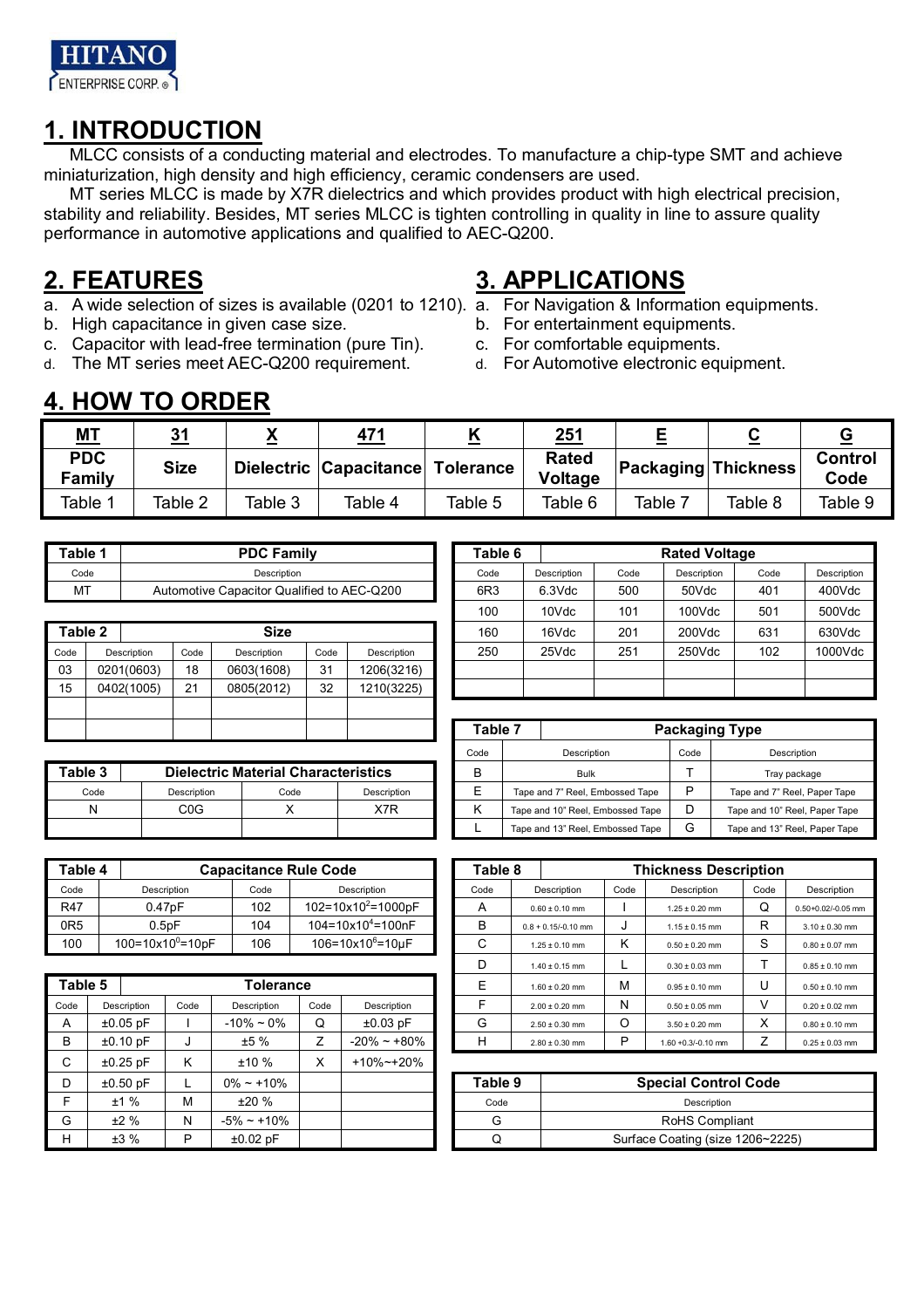

## **5. EXTERNAL DIMENSIONS**

| Size Inch<br>(mm) | (mm)                                 | W<br>(mm)                                       | Code / T<br>(mm)     | $M_{\rm B}$<br>(mm)  |                              |
|-------------------|--------------------------------------|-------------------------------------------------|----------------------|----------------------|------------------------------|
| 0201(0603)        | $0.60 \pm 0.03$                      | $0.30 \pm 0.03$                                 |                      | $0.15 \pm 0.05$      |                              |
| 0402(1005)        | $1.00 \pm 0.10$                      | $0.50 + 0.10$                                   |                      | 0.25<br>$+0.05/0.10$ |                              |
| 0603(1608)        | $1.60 \pm 0.15$                      | $0.80 \pm 0.15$                                 |                      | $0.40 \pm 0.15$      |                              |
| 0805(2012)        | $2.00 \pm 0.20$                      | $1.25 \pm 0.20$                                 | See<br>No.4          | $0.50 + 0.20$        | W                            |
| 1206(3216)        | $3.20 \pm 0.20$<br>$3.30 \pm 0.30^*$ | $1.60 + 0.20$<br>$1.60 + 0.3/-0.1$ <sup>#</sup> | Reference<br>Table 8 | $0.60 \pm 0.20$      | $M_R$<br>$M_{R}$             |
| 1210(3225)        | $3.20 \pm 0.30$<br>$3.30\pm0.40*$    | $2.50 \pm 0.30$                                 |                      | $0.75 \pm 0.35$      |                              |
| 1808(4520)        | $4.50 \pm 0.40$                      | $2.00 \pm 0.25$                                 |                      | $0.75 \pm 0.35$      |                              |
| 1812(4532)        | $4.50 \pm 0.40$                      | $3.20 \pm 0.30$                                 |                      | $0.75 \pm 0.35$      | Fig. 5.1 The outline of MLCC |

"\*" for  $\geq$  1KV products.  $^{\cdots +^{\cdots}}$  for P thickness products.

## **6. GENERAL ELECTRICAL DATA**

| <b>Dielectric</b>                     |                                          | C <sub>0</sub> G                                                            | X7R                                                                                                                                                             |
|---------------------------------------|------------------------------------------|-----------------------------------------------------------------------------|-----------------------------------------------------------------------------------------------------------------------------------------------------------------|
| <b>Size</b>                           |                                          | 0201, 0402, 0603, 0805, 1206, 1210                                          | 0402, 0603, 0805, 1206, 1210                                                                                                                                    |
| <b>Rated voltage</b><br>(WVDC)        |                                          |                                                                             | 10V, 16V, 25V, 50V, 100V, 200V, 250V, 500V, 630V, 1000V                                                                                                         |
| <b>Capacitance</b><br>range*          |                                          | $0.1pF \sim 47nF$                                                           | 100pF $\sim$ 2.2µF                                                                                                                                              |
| <b>Capacitance</b><br>tolerance       |                                          |                                                                             | Reference to Table 5                                                                                                                                            |
| Tan δ                                 | Cap. Range<br>Cap.<30pF<br>Cap.≥30pF     | Q Spec.<br>Q≥400+20C<br>Q≥1000                                              | Follow No.17 of 8. RELIABILITY TEST<br><b>CONDITIONS AND REQUIREMENTS</b>                                                                                       |
|                                       |                                          |                                                                             | Measured at the condition of 30~70% related humidity                                                                                                            |
| <b>Capacitance &amp;</b><br>Tan δ     |                                          | For 25°C at ambient temperature                                             | Preconditioning for Class II MLCC : Perform a<br>heat treatment at 150±10°C for 1 hour, then<br>leave in ambient condition for 24±2 hours<br>before measurement |
| <b>Test condition</b>                 | Cap. Range<br>Cap.≤1000pF<br>Cap.>1000pF | <b>Test Condition</b><br>1.0±0.2Vrms, 1.0MHz±10%<br>1.0±0.2Vrms, 1.0KHz±10% | 1.0±0.2Vrms, 1.0KHz±10%, at 25°C ambient<br>temperature                                                                                                         |
| <b>Insulation</b><br>resistance at Ur |                                          | ≥10GΩ or RxC≥500Ω-F,<br>whichever is smaller                                | Follow No.17 of 8. RELIABILITY TEST<br><b>CONDITIONS AND REQUIREMENTS</b>                                                                                       |
| Operating<br>temperature              |                                          |                                                                             | -55 $^{\circ}$ C to +125 $^{\circ}$ C                                                                                                                           |
| <b>Capacitance</b><br>characteristic  |                                          | $±30$ ppm/ $°C$                                                             | ±15%                                                                                                                                                            |
| <b>Termination</b>                    |                                          |                                                                             | Cu/Ni/Sn (lead-free termination)                                                                                                                                |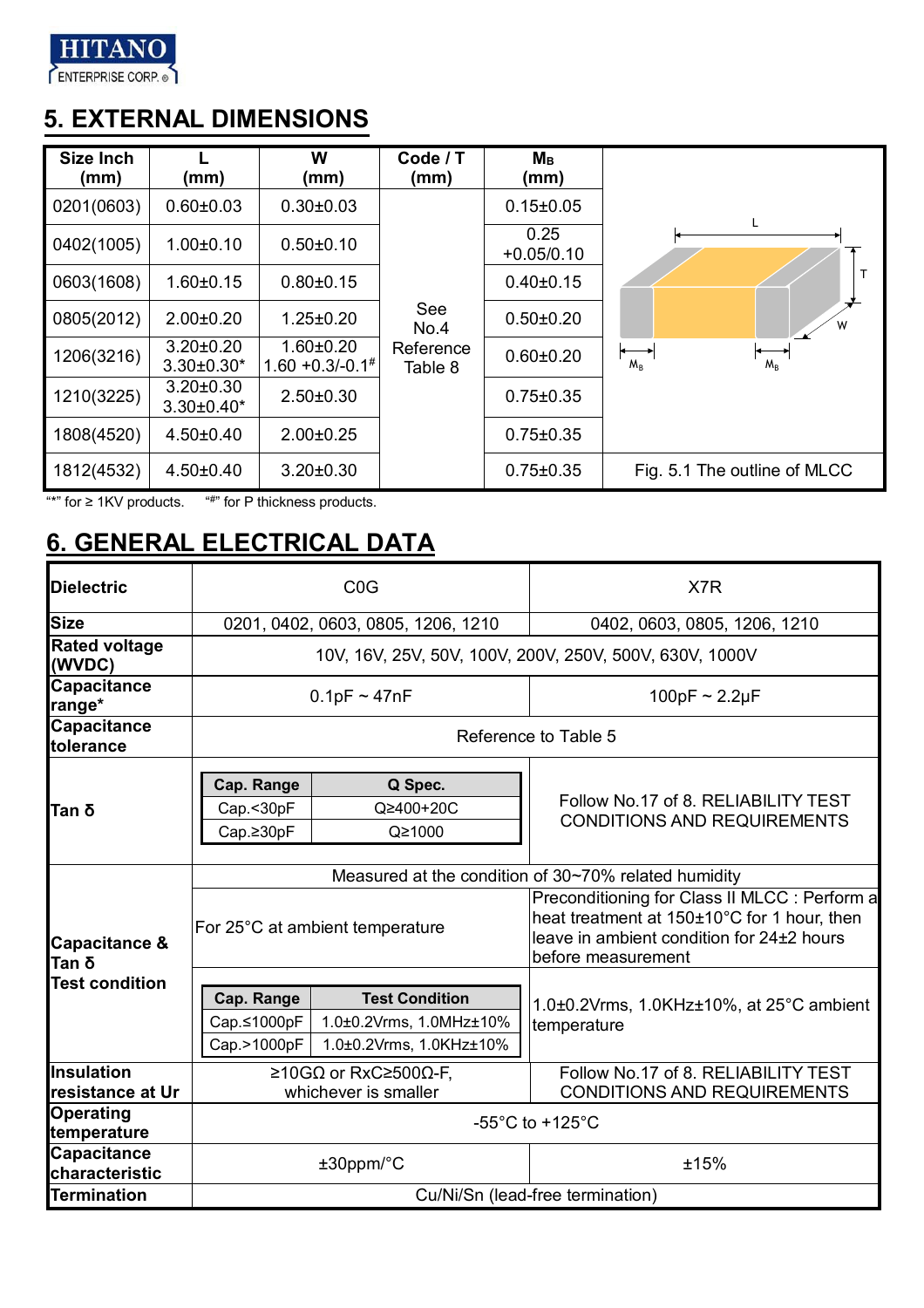

### **7-1. C0G**

| Cap(pF)        | EIA<br>Size                        |        |            | 0201       |        |      |        |        | 0402       |        |        |        |                  |        | 0603   |        |        |             |        |            |            |                   | 0805         |        |                     |        |                              |
|----------------|------------------------------------|--------|------------|------------|--------|------|--------|--------|------------|--------|--------|--------|------------------|--------|--------|--------|--------|-------------|--------|------------|------------|-------------------|--------------|--------|---------------------|--------|------------------------------|
|                | Code                               | 10V    | <b>16V</b> | <b>25V</b> | 50V    | 100V | 10V    | 16V    | <b>25V</b> | 50V    | 100V   | 10V    | <b>16V</b>       | 25V    | 50V    | 100V   | 200V   | <b>250V</b> | 10V    | <b>16V</b> | <b>25V</b> | 50V               |              |        | 100V 200V 250V 500V |        | 630V                         |
| 0.1            | 0R <sub>1</sub><br>0R <sub>2</sub> | L<br>L | L<br>L     | L<br>L     | L<br>L | L    | N<br>N | N<br>N | N<br>N     | N<br>Ν | N<br>N |        |                  |        |        |        |        |             |        |            |            |                   |              |        |                     |        |                              |
| 0.2<br>0.3     | 0R3                                | L      | L          | L          | Г      |      | N      | N      | N          | Ν      | N      |        |                  |        |        |        |        |             |        |            |            |                   |              |        |                     |        |                              |
| 0.4            | 0R4                                |        |            |            |        |      | N      | N      | N          | Ν      | N      |        |                  |        |        |        |        |             |        |            |            |                   |              |        |                     |        |                              |
| 0.5<br>1.0     | 0R5<br>1R0                         | L      | L          | L          | L      |      | Ν<br>N | N<br>N | N<br>N     | N<br>Ν | N<br>N | S<br>S | S<br>S           | S<br>S | S<br>S | S<br>S | S<br>S | S<br>S      | Α<br>Α | Α<br>Α     | Α<br>Α     | Α<br>Α            | Α<br>Α       | Α<br>Α | Α<br>Α              | Α<br>Α | Α<br>Α                       |
| $1.2$          | 1R <sub>2</sub>                    |        |            |            | L      |      | Ν      | N      | N          | Ν      | N      | S      | S                | S      | S      | S      | S      | S           | Α      | Α          | Α          | Α                 | Α            | Α      | Α                   | Α      | Α                            |
| 1.5            | 1R5                                | L      |            | L          | L      |      | N      | N      | N          | Ν      | N      | S      | S                | S      | S      | S      | S      | S           | Α      | Α          | Α          | Α                 | Α            | Α      | Α                   | Α      | Α                            |
| 1.8<br>2.2     | 1R8<br>2R2                         | L<br>L | L<br>L     | L<br>L     | L<br>L |      | Ν<br>N | N<br>N | N<br>N     | Ν<br>Ν | N<br>N | S<br>S | S<br>S           | S<br>S | S<br>S | S<br>S | S<br>S | S<br>S      | Α<br>Α | Α<br>Α     | Α<br>Α     | Α<br>Α            | Α<br>Α       | Α<br>Α | Α<br>Α              | Α<br>Α | Α<br>Α                       |
| 2.7            | 2R7                                | L      | L          | L          | L      |      | Ν      | N      | N          | N      | N      | S      | S                | S      | S      | S      | S      | S           | Α      | Α          | Α          | Α                 | Α            | Α      | Α                   | Α      | $\overline{A}$               |
| 3.3            | 3R3                                | L      | L          | L          | Г      | L    | N      | N      | N          | N      | N      | S      | S                | S      | S      | S      | S      | S           | Α      | Α          | Α          | Α                 | Α            | Α      | Α                   | Α      | Α                            |
| 3.9<br>4.7     | 3R9<br>4R7                         | L<br>L | L<br>L     | L<br>L     | Г<br>Г | L    | N<br>N | N<br>N | N<br>N     | N<br>N | N<br>N | S<br>S | S<br>S           | S<br>S | S<br>S | S<br>S | S<br>S | S<br>S      | Α<br>Α | Α<br>Α     | Α<br>Α     | Α<br>Α            | Α<br>Α       | Α<br>Α | Α<br>Α              | Α<br>Α | Α<br>Α                       |
| 5.6            | 5R6                                | L      | L          | L          | L      | L    | Ν      | N      | N          | N      | N      | S      | S                | S      | S      | S      | S      | S           | Α      | Α          | Α          | Α                 | Α            | Α      | Α                   | Α      | Α                            |
| 6.8            | 6R8                                | L      | L          | L          | L      | L.   | N      | N      | N          | N      | N      | S      | S                | S      | S      | S      | S      | S           | Α      | Α          | Α          | Α                 | Α            | Α      | Α                   | Α      | Α                            |
| 8.2<br>10      | 8R2<br>100                         | L<br>L | L<br>L     | L<br>L     | Г<br>L | L    | Ν<br>Ν | N<br>N | N<br>N     | N<br>N | N<br>N | S<br>S | S<br>S           | S<br>S | S<br>S | S<br>S | S<br>S | S<br>S      | Α<br>Α | Α<br>Α     | Α<br>Α     | Α<br>Α            | Α<br>Α       | Α<br>Α | Α<br>Α              | Α<br>Α | Α<br>Α                       |
| 12             | 120                                | L      | L          |            | L      |      | N      | N      | N          | N      | N      | S      | S                | S      | S      | S      | S      | S           | Α      | Α          | Α          | Α                 | Α            | Α      | Α                   | Α      | Α                            |
| 15             | 150                                | L      | L          | L          | L      |      | N      | N      | N          | N      | N      | S      | S                | S      | S      | S      | S      | S           | Α      | Α          | Α          | Α                 | Α            | Α      | Α                   | Α      | Α                            |
| 18<br>22       | 180<br>220                         | L<br>L | L<br>L     | L<br>L     | L<br>L | L    | N<br>N | N<br>N | N<br>N     | N<br>N | N<br>N | S<br>S | S<br>S           | S<br>S | S<br>S | S<br>S | S<br>S | S<br>S      | Α<br>Α | Α<br>Α     | Α<br>Α     | Α<br>Α            | Α<br>Α       | Α<br>Α | Α<br>Α              | Α<br>Α | Α<br>А                       |
| 27             | 270                                | L      | L          | L          | L      | L    | N      | N      | N          | N      | N      | S      | S                | S      | S      | S      | S      | S           | Α      | Α          | А          | Α                 | Α            | Α      | Α                   | Α      | Α                            |
| 33             | 330                                | L      | L          | L          | L      |      | Ν      | N      | N          | N      | N      | S      | S                | S      | S      | S      | S      | S           | Α      | Α          | Α          | Α                 | Α            | Α      | Α                   | Α      | Α                            |
| 39<br>47       | 390<br>470                         | L<br>L | L<br>L     | L<br>L     | L<br>L |      | N<br>N | N<br>N | N<br>N     | N<br>N | N<br>N | S<br>S | S<br>S           | S<br>S | S<br>S | S<br>S | S<br>S | S<br>S      | Α<br>Α | Α<br>Α     | А<br>Α     | Α<br>Α            | А<br>Α       | Α<br>Α | Α<br>Α              | Α<br>Α | Α<br>Α                       |
| 56             | 560                                | L      | L          | L          | L      |      | N      | N      | N          | N      | N      | S      | S                | S      | S      | S      | S      | S           | Α      | Α          | Α          | Α                 | Α            | Α      | Α                   | Α      | Α                            |
| 68             | 680                                | L      | L          | L          | L      |      | N      | N      | N          | N      | N      | S      | S                | S      | S      | S      | S      | S           | Α      | Α          | Α          | Α                 | Α            | Α      | Α                   | Α      | Α                            |
| 82<br>100      | 820<br>101                         | L<br>L | L<br>L     | L<br>L     | L<br>L |      | N<br>N | N<br>N | N<br>N     | N<br>N | N<br>N | S<br>S | $\mathbb S$<br>S | S<br>S | S<br>S | S<br>S | S<br>S | S<br>S      | Α<br>Α | Α<br>Α     | Α<br>Α     | Α<br>Α            | Α<br>Α       | Α<br>X | Α<br>X              | X<br>Χ | Χ<br>$\overline{\mathsf{X}}$ |
| 120            | 121                                | L      | L          | L          | L      |      | N      | N      | N          | N      | N      | S      | S                | S      | S      | S      | S      | S           | Α      | Α          | Α          | Α                 | Α            | X      | X                   | C      | $\mathsf C$                  |
| 150            | 151                                |        |            |            |        |      | N      | Ν      | N          | N      | Ν      | S      | S                | S      | S      | S      | S      | S           | Α      | Α          | Α          | Α                 | А            | С      | С                   | С      | С                            |
| 180<br>220     | 181<br>221                         |        |            |            |        |      | N<br>N | N<br>N | N<br>N     | N<br>N | N<br>N | S<br>S | S<br>S           | S<br>S | S<br>S | S<br>S | S<br>S | S<br>S      | Α<br>Α | Α<br>Α     | Α<br>Α     | Α<br>Α            | Α<br>Α       | C<br>C | C<br>С              | С<br>С | С<br>C                       |
| 270            | 271                                |        |            |            |        |      | N      | N      | N          | N      |        | S      | S                | S      | S      | S      | B      | В           | Α      | Α          | Α          | Α                 | Α            | C      | C                   | С      | C                            |
| 330            | 331                                |        |            |            |        |      | Ν      | N      | N          | N      |        | S      | S                | S      | S      | S      | B      | B           | Α      | Α          | Α          | Α                 | А            | C      | C                   | С      | C                            |
| 390<br>470     | 391<br>471                         |        |            |            |        |      | N<br>N | N<br>N | N<br>N     | N<br>N |        | S<br>S | S<br>S           | S<br>S | S<br>S | S<br>S | B<br>В | B<br>В      | X<br>Χ | X<br>Χ     | X<br>X     | Х<br>Χ            | X<br>X       | C<br>C | C<br>C              | С      | С                            |
| 560            | 561                                |        |            |            |        |      | N      | N      | N          | N      |        | S      | S                | S      | S      | S      |        |             | X      | х          | X          | Х                 | X            | C      | C                   |        | J                            |
| 680            | 681<br>821                         |        |            |            |        |      | Ν      | N      | N          | N<br>N |        | S<br>S | S<br>S           | S<br>S | S<br>S | S<br>S |        |             | X      | X<br>X     | Х          | Х                 | X<br>X       | С<br>C | С<br>C              |        |                              |
| 820<br>1000    | 102                                |        |            |            |        |      | N<br>Ν | N<br>N | N<br>N     | N      |        | S      | S                | S      | S      | S      |        |             | Χ<br>X | X          | Х<br>X     | Х<br>X            | X            | C      | C                   |        | $\mathbf{I}$<br>$\mathbf{I}$ |
| 1200           | 122                                |        |            |            |        |      |        |        |            |        |        | В      | В                | B      | В      |        |        |             | х      | х          | X          | Х                 | X            | C      | С                   |        |                              |
| 1500<br>1800   | 152<br>182                         |        |            |            |        |      |        |        |            |        |        | B<br>B | B<br>B           | B<br>B | B<br>B |        |        |             | Χ<br>Χ | X<br>X     | X<br>X     | Х<br>X            | X<br>X       | C<br>C | C<br>C              |        |                              |
| 2200           | 222                                |        |            |            |        |      |        |        |            |        |        | B      | В                | В      | B      |        |        |             | X      | X          | Χ          | Χ                 | Χ            | C      | C                   |        |                              |
| 2700           | 272                                |        |            |            |        |      |        |        |            |        |        | В      | в                | в      | B      |        |        |             | С      | С          | С          | С                 | С            |        |                     |        |                              |
| 3300<br>3900   | 332<br>392                         |        |            |            |        |      |        |        |            |        |        | B      | B                | B      | B      |        |        |             | С<br>C | C<br>C     | С<br>С     | C<br>С            | C<br>С       |        |                     |        |                              |
| 4700           | 472                                |        |            |            |        |      |        |        |            |        |        |        |                  |        |        |        |        |             | C      | C          | С          | С                 | С            |        |                     |        |                              |
| 5600           | 562                                |        |            |            |        |      |        |        |            |        |        |        |                  |        |        |        |        |             | С      | С          | С          | С                 | С            |        |                     |        |                              |
| 6800<br>8200   | 682<br>822                         |        |            |            |        |      |        |        |            |        |        |        |                  |        |        |        |        |             | C<br>C | C<br>C     | C<br>С     | $\mathsf{C}$<br>C | $\mathsf{C}$ |        |                     |        |                              |
| 10000          | 103                                |        |            |            |        |      |        |        |            |        |        |        |                  |        |        |        |        |             | C      | C          | C          | C                 |              |        |                     |        |                              |
| 12000          | 123                                |        |            |            |        |      |        |        |            |        |        |        |                  |        |        |        |        |             |        |            |            |                   |              |        |                     |        |                              |
| 15000<br>18000 | 153<br>183                         |        |            |            |        |      |        |        |            |        |        |        |                  |        |        |        |        |             |        |            |            |                   |              |        |                     |        |                              |
| 22000          | 223                                |        |            |            |        |      |        |        |            |        |        |        |                  |        |        |        |        |             |        |            |            |                   |              |        |                     |        |                              |
| 27000          | 273                                |        |            |            |        |      |        |        |            |        |        |        |                  |        |        |        |        |             |        |            |            |                   |              |        |                     |        |                              |
| 33000<br>39000 | 333<br>393                         |        |            |            |        |      |        |        |            |        |        |        |                  |        |        |        |        |             |        |            |            |                   |              |        |                     |        |                              |
| 47000          | 473                                |        |            |            |        |      |        |        |            |        |        |        |                  |        |        |        |        |             |        |            |            |                   |              |        |                     |        |                              |
| 56000          | 563                                |        |            |            |        |      |        |        |            |        |        |        |                  |        |        |        |        |             |        |            |            |                   |              |        |                     |        |                              |
| 68000<br>82000 | 683<br>823                         |        |            |            |        |      |        |        |            |        |        |        |                  |        |        |        |        |             |        |            |            |                   |              |        |                     |        |                              |
| 100000         | 104                                |        |            |            |        |      |        |        |            |        |        |        |                  |        |        |        |        |             |        |            |            |                   |              |        |                     |        |                              |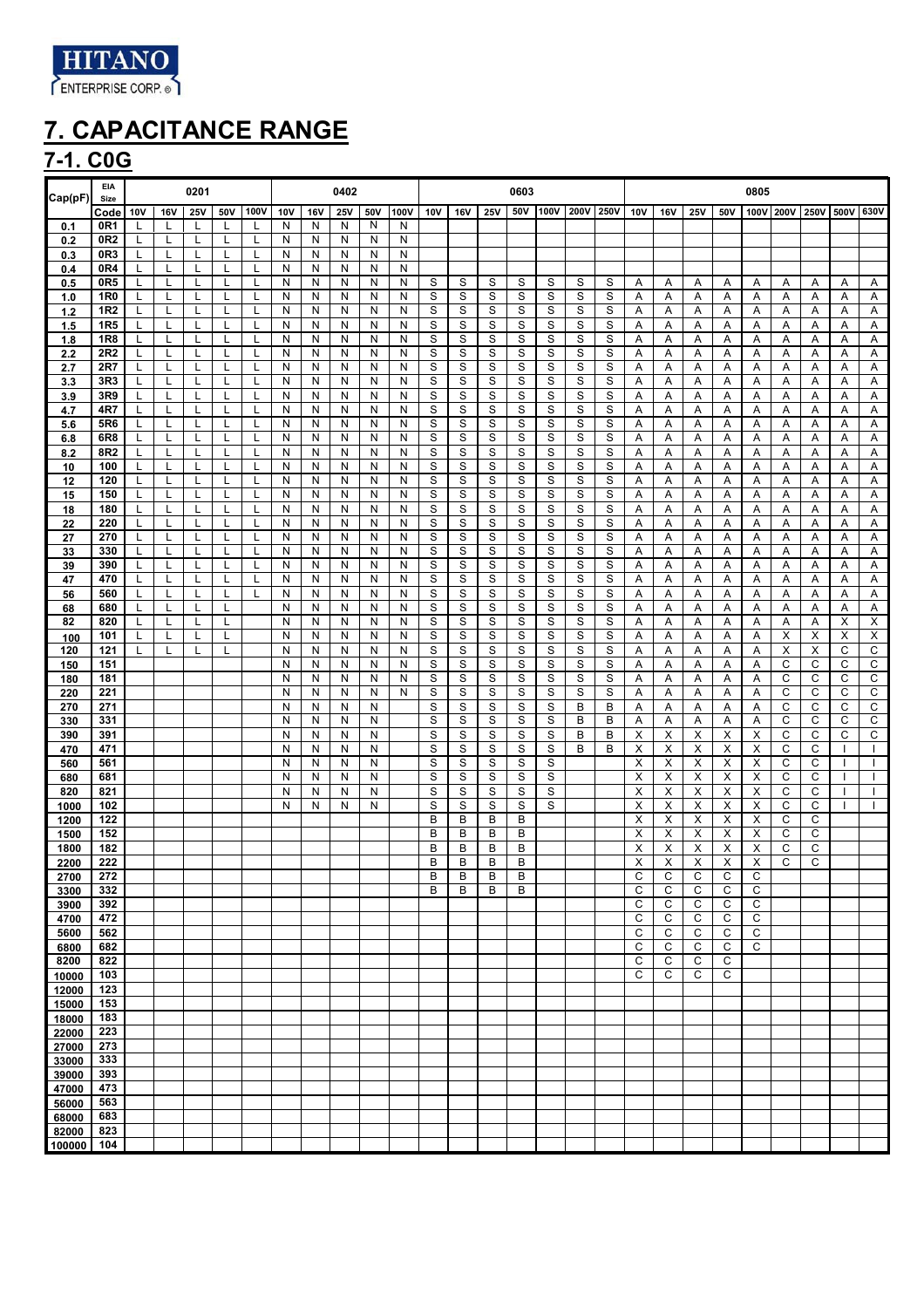

#### **7-1. C0G**

| Cap(pF)      | <b>EIA Size</b> |        |            |                |        | 1206                      |      |                         |                |      |              |        |            |        |        |        | 1210        |             |      |      |       |
|--------------|-----------------|--------|------------|----------------|--------|---------------------------|------|-------------------------|----------------|------|--------------|--------|------------|--------|--------|--------|-------------|-------------|------|------|-------|
|              | Code            | 10V    | <b>16V</b> | 25V            | 50V    | 100V                      | 200V | 250V                    | 500V           | 630V | 1000V        | 10V    | <b>16V</b> | 25V    | 50V    | 100V   | <b>200V</b> | <b>250V</b> | 500V | 630V | 1000V |
| 1.2          | <b>1R2</b>      | X      | X          | X              | X      | X                         | X    | X                       | X              | X    |              |        |            |        |        |        |             |             |      |      |       |
| 1.5          | 1R <sub>5</sub> | X      | Χ          | X              | X      | X                         | X    | $\pmb{\times}$          | X              | X    | X            |        |            |        |        |        |             |             |      |      |       |
| 1.8          | 1R8             | х      | X          | X              | X      | X                         | X    | X                       | X              | Х    | X            |        |            |        |        |        |             |             |      |      |       |
| 2.2          | 2R2             | X      | X          | X              | Х      | $\boldsymbol{\mathsf{X}}$ | X    | X                       | X              | X    | Χ            |        |            |        |        |        |             |             |      |      |       |
| 2.7          | 2R7             | X      | X          | X              | X      | X                         | X    | $\pmb{\times}$          | X              | Х    | X            |        |            |        |        |        |             |             |      |      |       |
| 3.3          | 3R3             | X      | X          | X              | X      | X                         | X    | X                       | X              | X    | X            |        |            |        |        |        |             |             |      |      |       |
| 3.9          | 3R9             | X      | X          | Х              | X      | X                         | X    | $\pmb{\times}$          | х              | X    | X            |        |            |        |        |        |             |             |      |      |       |
| 4.7          | 4R7             | X      | X          | $\pmb{\times}$ | X      | $\boldsymbol{\mathsf{X}}$ | X    | X                       | X              | X    | X            |        |            |        |        |        |             |             |      |      |       |
| 5.6          | 5R6             | X      | X          | $\pmb{\times}$ | X      | X                         | X    | $\pmb{\times}$          | X              | X    | X            |        |            |        |        |        |             |             |      |      |       |
| 6.8          | 6R8             | Χ      | X          | X              | X      | X                         | X    | X                       | X              | X    | X            |        |            |        |        |        |             |             |      |      |       |
| 8.2          | 8R2             | X      | X          | X              | X      | X                         | X    | X                       | X              | X    | X            |        |            |        |        |        |             |             |      |      |       |
| 10           | 100             | X      | X          | X              | X      | X                         | X    | X                       | X              | X    | X            | M      | M          | M      | м      | M      | M           | M           | M    | M    | M     |
| 12           | 120             | X      | X          | X              | Χ      | X                         | X    | X                       | X              | X    | X            | M      | М          | M      | М      | М      | М           | М           | М    | M    | М     |
| 15           | 150             | X      | Χ          | X              | X      | X                         | X    | $\pmb{\times}$          | X              | X    | X            | M      | М          | M      | М      | М      | М           | М           | M    | M    | M     |
| 18           | 180             | X      | X          | $\pmb{\times}$ | X      | $\overline{\mathsf{x}}$   | X    | $\overline{\mathsf{x}}$ | $\pmb{\times}$ | X    | X            | М      | М          | M      | М      | M      | M           | М           | M    | M    | M     |
| 22           | 220             | X      | X          | X              | X      | X                         | X    | $\overline{\mathsf{x}}$ | х              | X    | С            | M      | M          | M      | M      | M      | M           | М           | М    | M    | M     |
| 27           | 270             | X      | X          | X              | X      | $\boldsymbol{\mathsf{X}}$ | X    | X                       | X              | X    | C            | M      | M          | M      | M      | M      | M           | M           | M    | M    | M     |
| 33           | 330             | X      | Χ          | Х              | X      | Х                         | X    | $\pmb{\times}$          | X              | X    | C            | M      | M          | M      | м      | M      | M           | M           | М    | M    | M     |
| 39           | 390             | Χ      | Χ          | X              | X      | X                         | X    | X                       | X              | X    | C            | M      | М          | M      | M      | М      | M           | M           | M    | M    | M     |
| 47           | 470             | х      | X          | X              | X      | Х                         | х    | X                       | х              | х    | C            | M      | М          | M      | M      | M      | M           | M           | м    | M    | M     |
| 56           | 560             | X      | X          | $\pmb{\times}$ | X      | $\overline{\mathsf{x}}$   | X    | X                       | X              | X    | $\mathsf{C}$ | M      | M          | M      | М      | М      | M           | M           | M    | M    | M     |
| 68           | 680             | X      | X          | $\pmb{\times}$ | Χ      | $\boldsymbol{\mathsf{X}}$ | X    | $\pmb{\times}$          | X              | X    | C            | M      | M          | M      | M      | М      | M           | M           | М    | M    | M     |
| 82           | 820             | X      | X          | X              | X      | X                         | X    | X                       | X              | X    | C            | M      | M          | M      | M      | M      | М           | M           | M    | M    | M     |
| 100          | 101             | Χ      | Χ          | X              | Χ      | X                         | X    | X                       | X              | X    | C            | M      | М          | M      | М      | M      | М           | M           | M    | M    | С     |
| 120          | 121             | X      | Χ          | Χ              | Χ      | Χ                         | X    | X                       | X              | X    | C            | М      | M          | M      | М      | M      | М           | М           | M    | M    | C     |
| 150          | 151             | Χ      | X          | $\pmb{\times}$ | х      | $\boldsymbol{\mathsf{X}}$ | X    | X                       | X              | X    | C            | М      | М          | M      | М      | M      | М           | М           | M    | M    | C     |
| 180          | 181             | X      | X          | X              | Χ      | X                         | X    | Χ                       | X              | X    | Ε            | M      | M          | M      | М      | M      | M           | М           | М    | M    | C     |
| 220          | 221             | Χ      | X          | X              | Χ      | $\overline{X}$            | X    | X                       | X              | X    | Ε            | М      | М          | M      | М      | M      | M           | M           | M    | M    | Ε     |
| 270          | 271             | X      | X          | Х              | X      | X                         | X    | M                       | M              | M    | Ε            | M      | M          | M      | M      | М      | М           | M           | М    | M    | Ε     |
| 330          | 331             | X      | X          | X              | X      | X                         | X    | M                       | М              | M    | Ε            | M      | M          | M      | M      | M      | M           | M           | М    | M    | Ε     |
| 390          | 391             | X      | Χ          | X              | X      | Х                         | X    | M                       | М              | M    | Ε            | М      | М          | M      | M      | M      | M           | M           | M    | M    | Ε     |
| 470          | 471             | X      | X          | X              | X      | $\overline{\mathsf{x}}$   | M    | M                       | M              | M    | Ε            | M      | M          | M      | M      | M      | M           | M           | M    | M    | Ε     |
| 560          | 561             | X      | X          | $\pmb{\times}$ | X      | X                         | M    | C                       | C              | C    | Ε            | M      | M          | M      | M      | M      | M           | M           | М    | M    | Ε     |
| 680          | 681             | Χ      | X          | X              | Χ      | X                         | M    | C                       | C              | C    | E            | M      | М          | M      | М      | M      | М           | M           | M    | M    | E     |
| 820          | 821             | X      | Χ          | X              | Χ      | X                         | M    | Ε                       | Ε              | Ε    | Ε            | M      | M          | M      | M      | M      | M           | М           | М    | M    | E     |
| 1000         | 102             | X      | X          | X              | X      | X                         | M    | E                       | E              | E    | E            | M      | M          | M      | M      | M      | С           | С           | С    | C    | E     |
| 1200         | 122             | X      | X          | X              | Χ      | Χ                         | M    | E                       | Ε              | E    |              | M      | М          | M      | М      | М      | С           | C           | С    | C    |       |
| 1500         | 152             | X      | Χ          | X              | X      | X                         | С    | E                       | E              | E    |              | M      | М          | M      | М      | M      | C           | C           | С    | С    |       |
| 1800         | 182             | X      | X          | $\pmb{\times}$ | X      | $\overline{\mathsf{x}}$   | C    | Ε                       | E              | Е    |              | M      | M          | M      | М      | M      | С           | С           | С    | C    |       |
| 2200         | 222             | X      | X          | X              | X      | X                         | C    | E                       | E              | E    |              | M      | M          | M      | M      | M      | С           | С           | С    | C    |       |
| 2700         | 272             | X      | X          | X              | X      | X                         | C    | E                       | Ε              | Ε    |              | M      | M          | M      | M      | M      | С           | C           | C    | C    |       |
| 3300         | 332             | X      | X          | Х              | X      | Х                         | C    | Ε                       | Ε              | E    |              | M      | M          | M      | M      | M      | С           | С           | С    | С    |       |
| 3900         | 392             | X      | Χ          | X              | X      | X                         | С    | E                       | Ε              | Ε    |              | M      | М          | M      | M      | M      | С           | C           | C    | C    |       |
| 4700         | 472             | х<br>X | Χ<br>X     | X<br>X         | X<br>Χ | Х<br>X                    | С    | E                       | E              | E    |              | M      | М          | M      | M      | M<br>M | Е<br>E      | Е<br>E      |      |      |       |
| 5600<br>6800 | 562<br>682      | M      | M          | M              | M      | M                         |      |                         |                |      |              | M<br>M | M<br>M     | M<br>M | М<br>М | M      | E           | Ε           |      |      |       |
| 8200         | 822             | С      | С          | С              | C      | С                         |      |                         |                |      |              | М      | М          | М      | М      | М      | Е           | Ε           |      |      |       |
| 10000        | 103             | C      | C          | C              | C      | C                         |      |                         |                |      |              | M      | M          | M      | M      | M      | E           | E           |      |      |       |
| 12000        | 123             |        |            |                |        |                           |      |                         |                |      |              | C      | C          | C      | С      | C      |             |             |      |      |       |
| 15000        | 153             |        |            |                |        |                           |      |                         |                |      |              | C      | С          | C      | С      | C      |             |             |      |      |       |
| 18000        | 183             |        |            |                |        |                           |      |                         |                |      |              | F      | F          | F      | F      | F      |             |             |      |      |       |
| 22000        | 223             |        |            |                |        |                           |      |                         |                |      |              | F      | F          | F      | F      | F      |             |             |      |      |       |
| 27000        | 273             |        |            |                |        |                           |      |                         |                |      |              | F      | F          | F      | F      | F      |             |             |      |      |       |
| 33000        | 333             |        |            |                |        |                           |      |                         |                |      |              | F      | F          | F      | F      | F      |             |             |      |      |       |
| 39000        | 393             |        |            |                |        |                           |      |                         |                |      |              | F      | F          | F      | F      | F      |             |             |      |      |       |
| 47000        | 473             |        |            |                |        |                           |      |                         |                |      |              | F      | F          | F      | F      | F      |             |             |      |      |       |
| 56000        | 563             |        |            |                |        |                           |      |                         |                |      |              |        |            |        |        |        |             |             |      |      |       |
| 68000        | 683             |        |            |                |        |                           |      |                         |                |      |              |        |            |        |        |        |             |             |      |      |       |
| 82000        | 823             |        |            |                |        |                           |      |                         |                |      |              |        |            |        |        |        |             |             |      |      |       |
| 100000       | 104             |        |            |                |        |                           |      |                         |                |      |              |        |            |        |        |        |             |             |      |      |       |
|              |                 |        |            |                |        |                           |      |                         |                |      |              |        |            |        |        |        |             |             |      |      |       |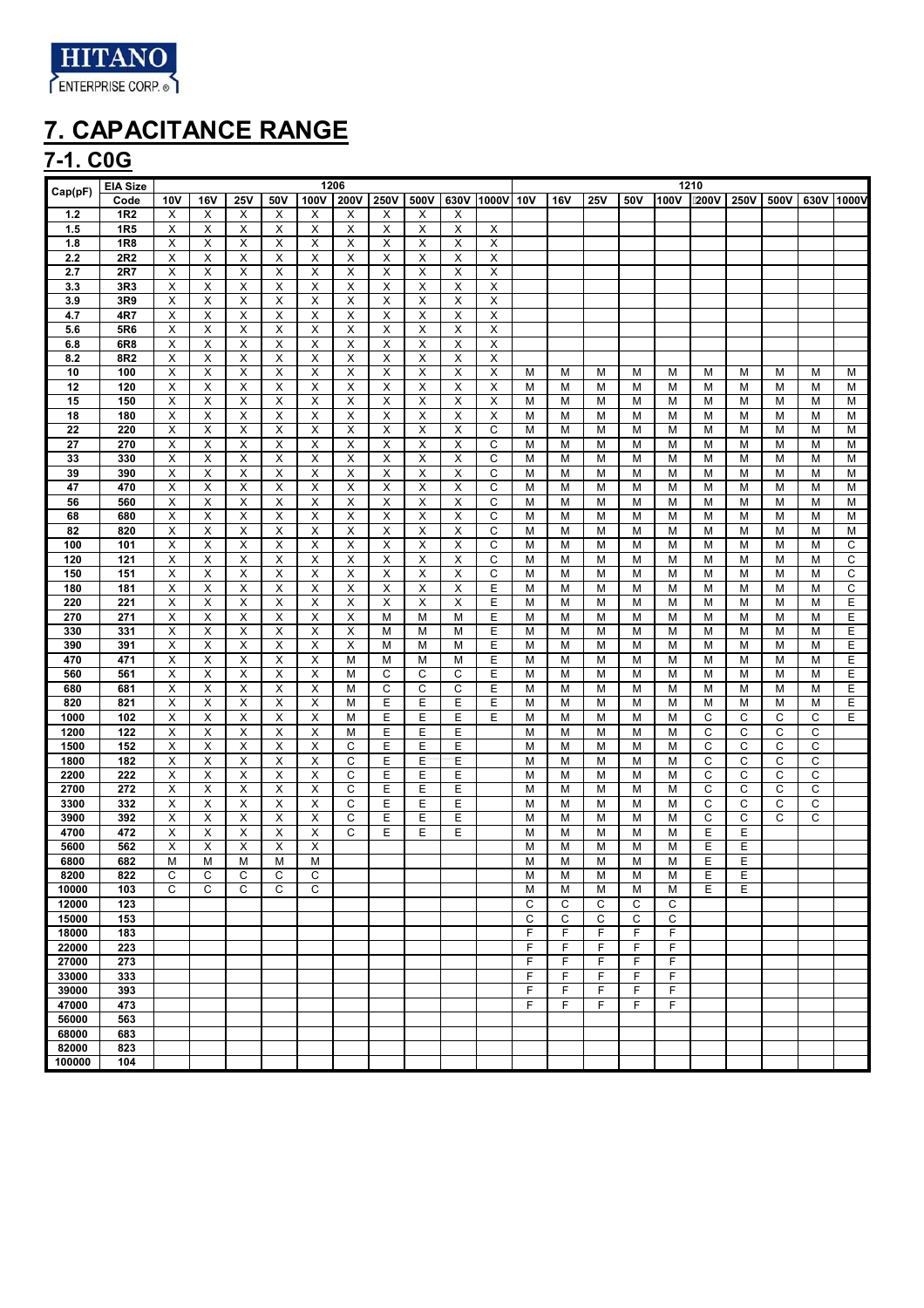

### **7-2. X7R**

| Cap(pF) | <b>EIA Size</b> |            | 0201       |     |     |     | 0402 |     |     |     |            | 0603 |     |      |            |     |            |     | 0805 |      |      |      |      |
|---------|-----------------|------------|------------|-----|-----|-----|------|-----|-----|-----|------------|------|-----|------|------------|-----|------------|-----|------|------|------|------|------|
|         | Code            | <b>10V</b> | <b>16V</b> | 25V | 50V | 10V | 16V  | 25V | 50V | 10V | <b>16V</b> | 25V  | 50V | 100V | <b>10V</b> | 16V | <b>25V</b> | 50V | 100V | 200V | 250V | 500V | 630V |
| 100     | 101             | L          | L          | L   | L   | N   | N    | N   | N   | S   | S          | S    | S   | S    | х          | х   | х          | Х   | х    | х    | Х    | Х    | X    |
| 120     | 121             | L          | L          | L   | Г   | N   | N    | N   | N   | S   | S          | S    | S   | S    | X          | Х   | Х          | Х   | х    | х    | х    | Х    | Х    |
| 150     | 151             | L          | L          | L   | Г   | N   | N    | N   | N   | S   | S          | S    | S   | S    | X          | х   | Х          | Х   | х    | х    | х    | Χ    | Χ    |
| 180     | 181             | L          | L          | L   | L   | N   | N    | N   | N   | S   | S          | S    | S   | S    | X          | Х   | Х          | Х   | х    | х    | х    | Χ    | Х    |
| 220     | 221             | L          | L          | L   | L   | N   | N    | N   | N   | S   | S          | S    | S   | S    | х          | Х   | Х          | Х   | х    | х    | х    | Х    | Х    |
| 270     | 271             | L          | L          | L   | L   | N   | N    | N   | N   | S   | S          | S    | S   | S    | X          | х   | Х          | Х   | х    | х    | х    | Χ    | Х    |
| 330     | 331             | L          | L          | L   | L   | N   | N    | N   | N   | S   | S          | S    | S   | S    | х          | х   | Х          | Х   | х    | х    | х    | Х    | Х    |
| 390     | 391             | L          | L          | L   | Г   | N   | N    | N   | N   | S   | S          | S    | S   | S    | х          | х   | х          | Х   | х    | х    | х    | х    | х    |
| 470     | 471             | L          | L          | L   | Г   | N   | N    | N   | N   | S   | S          | S    | S   | S    | х          | х   | х          | Х   | х    | х    | х    | х    | Х    |
| 560     | 561             | L          | L          | L   | Г   | N   | N    | N   | N   | S   | S          | S    | S   | S    | х          | х   | х          | Х   | х    | х    | х    | х    | х    |
| 680     | 681             | L          | L          | L   | Г   | N   | N    | N   | N   | S   | S          | S    | S   | S    | х          | х   | х          | Х   | х    | х    | х    | х    | х    |
| 820     | 821             | L          | L          | L   | L   | N   | N    | N   | N   | S   | S          | S    | S   | S    | х          | х   | х          | х   | х    | х    | х    | Х    | х    |
| 1000    | 102             | L          | L          | L   | L   | N   | N    | N   | N   | S   | S          | S    | S   | S    | х          | Х   | Х          | Х   | х    | Х    | х    | Χ    | Χ    |
| 1200    | 122             | L          | L          | L   |     | N   | N    | N   | Ν   | S   | S          | S    | S   | S    | х          | Х   | Х          | Х   | х    | х    | х    | Χ    | Х    |
| 1500    | 152             | L          | L          | L   |     | N   | N    | N   | Ν   | S   | S          | S    | S   | S    | X          | х   | Х          | Х   | х    | х    | х    | Х    | Х    |
| 1800    | 182             | L          | L          | L   |     | N   | N    | N   | Ν   | S   | S          | S    | S   | S    | х          | Х   | Х          | Х   | х    | х    | х    | Х    | Х    |
| 2200    | 222             | L          | L          | L   |     | N   | N    | N   | Ν   | S   | S          | S    | S   | S    | х          | х   | Х          | Х   | х    | х    | х    | Х    | Х    |
| 2700    | 272             | L          | L          | L   |     | N   | N    | N   | Ν   | S   | S          | S    | S   | S    | х          | х   | Х          | Х   | х    | х    | х    | Х    | Х    |
| 3300    | 332             | L          | L          | L   |     | N   | N    | N   | Ν   | S   | S          | S    | S   | S    | Х          | Х   | Х          | Х   | х    | х    | х    | Х    | X    |
| 3900    | 392             | L          | L          | L   |     | N   | N    | N   | N   | S   | S          | S    | S   | S    | х          | х   | Х          | Х   | х    | х    | х    | Χ    | Х    |
| 4700    | 472             | L          | L          | L   |     | N   | N    | N   | N   | S   | S          | S    | S   | S    | х          | х   | Х          | Х   | х    | х    | х    | C    | С    |
| 5600    | 562             | L          | L          | L   |     | N   | N    | N   |     | S   | S          | S    | S   | S    | х          | х   | Х          | Х   | х    | С    | С    | C    | C    |
| 6800    | 682             | L          |            |     |     | N   | N    | N   | N   | S   | S          | S    | S   | S    | х          | х   | х          | Х   | х    | С    | С    | C    | C    |
| 8200    | 822             | L          |            |     |     | N   | N    | N   | N   | S   | S          | S    | S   | S    | х          | х   | х          | Х   | х    | С    | С    | C    | C    |
| 10000   | 103             | L          |            |     |     | N   | N    | N   | N   | S   | S          | S    | S   | S    | х          | х   | х          | Х   | х    | С    | С    | C    | С    |
| 12000   | 123             |            |            |     |     | N   | N    | N   |     | S   | S          | S    | S   | В    | х          | х   | х          | Х   | х    | С    | С    |      |      |
| 15000   | 153             |            |            |     |     | N   | N    | N   |     | S   | S          | S    | S   | В    | х          | х   | х          | Х   | х    | С    | С    |      |      |
| 18000   | 183             |            |            |     |     | N   | N    | N   |     | S   | S          | S    | S   | В    | х          | х   | х          | Х   | х    | C    | С    |      |      |
| 22000   | 223             |            |            |     |     | N   | N    | N   |     | S   | S          | S    | S   | В    | х          | х   | х          | Х   | х    | C    | С    |      |      |
| 27000   | 273             |            |            |     |     | N   | N    | N   |     | S   | S          | S    | S   | В    | X          | Х   | Х          | X   | C    |      |      |      |      |
| 33000   | 333             |            |            |     |     | N   | N    | N   |     | S   | S          | S    | В   | В    | X          | х   | Х          | X   | C    |      |      |      |      |
| 39000   | 393             |            |            |     |     | N   | N    | N   |     | S   | S          | S    | В   | В    | X          | Х   | Х          | X   | C    |      |      |      |      |
| 47000   | 473             |            |            |     |     | N   | N    | N   |     | S   | S          | S    | В   | В    | X          | Χ   | Х          | Х   | C    |      |      |      |      |
| 56000   | 563             |            |            |     |     | N   | N    |     |     | S   | S          | S    | В   |      | х          | х   | х          | Х   | C    |      |      |      |      |
| 68000   | 683             |            |            |     |     | N   | N    |     |     | S   | S          | S    | В   |      | х          | х   | X          | X   | C    |      |      |      |      |
| 82000   | 823             |            |            |     |     | N   | N    |     |     | S   | S          | S    | B   |      | X          | Χ   | X          | C   | C    |      |      |      |      |
| 100000  | 104             |            |            |     |     | N   | N    |     |     | S   | S          | S    | В   |      | X          | х   | X          | C   | С    |      |      |      |      |
| 120000  | 124             |            |            |     |     |     |      |     |     | B   | В          | В    |     |      | X          | х   | х          | C   |      |      |      |      |      |
| 150000  | 154             |            |            |     |     |     |      |     |     | B   | в          | в    | B   |      | C          | C   | C          | C   |      |      |      |      |      |
| 180000  | 184             |            |            |     |     |     |      |     |     | B   | в          | в    |     |      | C          | C   | C          | C   |      |      |      |      |      |
| 220000  | 224             |            |            |     |     |     |      |     |     | B   | В          | В    | В   |      | C          | C   | C          | C/I |      |      |      |      |      |
| 270000  | 274             |            |            |     |     |     |      |     |     |     |            |      |     |      | C          | C   | C          |     |      |      |      |      |      |
| 330000  | 334             |            |            |     |     |     |      |     |     | B   | В          | В    | В   |      | C          | C   | C          |     |      |      |      |      |      |
| 390000  | 394             |            |            |     |     |     |      |     |     |     |            |      |     |      | C          | C   | C          |     |      |      |      |      |      |
| 470000  | 474             |            |            |     |     |     |      |     |     |     |            |      |     |      | C          | C   | C          |     |      |      |      |      |      |
| 560000  | 564             |            |            |     |     |     |      |     |     |     |            |      |     |      | C          | C   | C          |     |      |      |      |      |      |
| 680000  | 684             |            |            |     |     |     |      |     |     |     |            |      |     |      | C          | C   | C          |     |      |      |      |      |      |
| 820000  | 824             |            |            |     |     |     |      |     |     |     |            |      |     |      | C          | C   | C          |     |      |      |      |      |      |
| 1000000 | 105             |            |            |     |     |     |      |     |     |     |            |      |     |      | C          | C   | C          |     |      |      |      |      |      |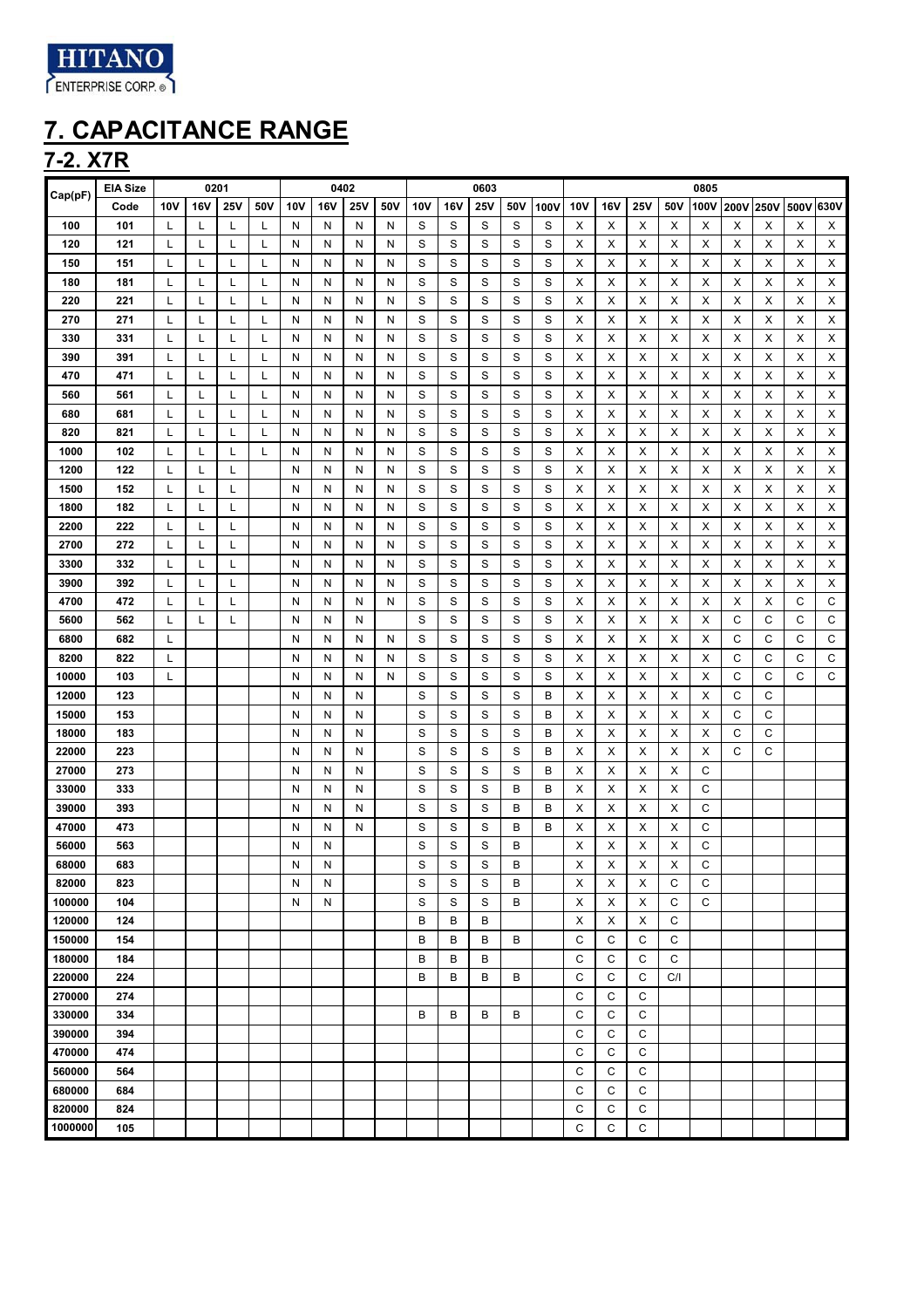

**7-2. X7R**

| Cap(pF) | <b>EIA Size</b> |     |            |     |     | 1206           |              |             |      |             |     |            |            |     | 1210 |             |             |              |
|---------|-----------------|-----|------------|-----|-----|----------------|--------------|-------------|------|-------------|-----|------------|------------|-----|------|-------------|-------------|--------------|
|         | Code            | 10V | <b>16V</b> | 25V | 50V | 100V           | 200V         | 250V        | 500V | 630V        | 10V | <b>16V</b> | <b>25V</b> | 50V | 100V | 250V        | 500V        | 1000V        |
| 100     | 101             |     |            |     |     |                | $\mathsf C$  | C           | C    | С           |     |            |            |     |      | C           | $\mathsf C$ | $\mathsf C$  |
| 120     | 121             |     |            |     |     |                | C            | C           | C    | С           |     |            |            |     |      | C           | С           | $\mathsf C$  |
| 150     | 151             | х   | х          | х   | х   | х              | С            | C           | C    | С           |     |            |            |     |      | C           | С           | $\mathsf C$  |
| 180     | 181             | X   | х          | х   | X   | X              | C            | C           | C    | С           |     |            |            |     |      | C           | C           | $\mathsf C$  |
| 220     | 221             | X   | х          | х   | X   | Χ              | $\mathsf C$  | C           | C    | С           |     |            |            |     |      | C           | C           | $\mathsf C$  |
| 270     | 271             | X   | х          | X   | X   | $\mathsf X$    | C            | С           | C    | $\mathsf C$ |     |            |            |     |      | $\mathsf C$ | С           | $\mathsf C$  |
| 330     | 331             | X   | х          | X   | X   | X              | С            | С           | C    | С           |     |            |            |     |      | C           | С           | $\mathsf C$  |
| 390     | 391             | х   | х          | х   | X   | X              | С            | С           | C    | С           |     |            |            |     |      | C           | С           | $\mathsf C$  |
| 470     | 471             | х   | х          | х   | X   | X              | C            | С           | C    | C           |     |            |            |     |      | $\mathsf C$ | С           | $\mathsf C$  |
| 560     | 561             | х   | х          | х   | X   | X              | C            | С           | C    | С           |     |            |            |     |      | C           | С           | $\mathsf C$  |
| 680     | 681             | х   | х          | х   | X   | X              | C            | С           | C    | С           |     |            |            |     |      | C           | С           | $\mathsf C$  |
| 820     | 821             | X   | х          | X   | X   | $\mathsf X$    | $\mathsf{C}$ | С           | C    | С           |     |            |            |     |      | C           | C           | $\mathsf C$  |
| 1000    | 102             | X   | х          | X   | X   | X              | $\mathsf{C}$ | C           | C    | С           | M   | М          | M          | M   | М    | M           | C           | $\mathsf{C}$ |
| 1200    | 122             | X   | X          | X   | X   | X              | $\mathsf{C}$ | C           | C    | С           | M   | М          | M          | M   | М    | M           | C           | $\mathsf C$  |
| 1500    | 152             | х   | х          | X   | X   | X              | C            | C           | C    | С           | M   | М          | M          | М   | М    | M           | С           | C            |
| 1800    | 182             | х   | х          | X   | X   | X              | С            | С           | C    | С           | M   | М          | M          | М   | М    | M           | С           | $\mathsf C$  |
| 2200    | 222             | Х   | х          | X   | X   | X              | C            | С           | C    | С           | M   | М          | M          | М   | М    | M           | С           | $\mathsf C$  |
| 2700    | 272             | х   | х          | X   | X   | X              | C            | C           | C    | С           | M   | М          | M          | М   | М    | M           | С           | C            |
| 3300    | 332             | X   | х          | X   | X   | X              | C            | C           | C    | С           | М   | М          | M          | М   | М    | M           | С           | $\mathsf C$  |
| 3900    | 392             | X   | х          | X   | X   | X              | C            | С           | C    | С           | M   | М          | М          | M   | М    | M           | С           | Ε            |
| 4700    | 472             | X   | х          | х   | X   | X              | $\mathsf{C}$ | С           | C    | С           | M   | М          | М          | M   | М    | M           | $\mathsf C$ | Ε            |
| 5600    | 562             | X   | X          | X   | X   | $\pmb{\times}$ | $\mathsf{C}$ | C           | C    | C           | M   | М          | М          | M   | М    | M           | C           | Ε            |
| 6800    | 682             | х   | х          | х   | х   | х              | С            | С           | С    | С           | M   | М          | М          | M   | М    | M           | С           | Ε            |
| 8200    | 822             | х   | х          | х   | х   | х              | С            | С           | С    | С           | M   | М          | М          | M   | М    | M           | С           | Е            |
| 10000   | 103             | х   | х          | х   | х   | X              | С            | С           | C    | С           | М   | М          | М          | M   | М    | M           | С           | E            |
| 12000   | 123             | Х   | х          | х   | X   | X              | С            | С           |      |             | М   | М          | М          | M   | М    | M           | C           |              |
| 15000   | 153             | Х   | х          | х   | х   | х              | C            | С           |      |             | M   | М          | М          | M   | М    | M           | С           |              |
| 18000   | 183             | X   | х          | X   | X   | X              | С            | С           |      |             | М   | М          | М          | M   | М    | М           | С           |              |
| 22000   | 223             | X   | х          | X   | X   | Χ              | C            | $\mathsf C$ |      |             | М   | М          | М          | М   | М    | М           | C           |              |
| 27000   | 273             | Х   | х          | X   | X   | X              |              |             |      |             | М   | М          | М          | М   | М    | M           |             |              |
| 33000   | 333             | х   | х          | X   | X   | X              |              |             |      |             | М   | М          | М          | М   | М    | M           |             |              |
| 39000   | 393             | х   | х          | X   | X   | X              |              |             |      |             | М   | М          | М          | М   | М    | М           |             |              |
| 47000   | 473             | X   | х          | X   | X   | X              |              |             |      |             | М   | М          | М          | М   | М    | C           |             |              |
| 56000   | 563             | X   | х          | X   | X   | X              |              |             |      |             | М   | М          | М          | М   | М    |             |             |              |
| 68000   | 683             | X   | X          | X   | X   | X              |              |             |      |             | M   | М          | М          | M   | М    |             |             |              |
| 82000   | 823             | Х   | х          | х   | х   | С              |              |             |      |             | M   | M          | М          | M   | М    |             |             |              |
| 100000  | 104             | х   | х          | х   | х   | С              |              |             |      |             | M   | М          | М          | M   | М    |             |             |              |
| 120000  | 124             | Х   | х          | х   | X   | C              |              |             |      |             | M   | M          | M          | M   |      |             |             |              |
| 150000  | 154             | M   | М          | M   | M   | Е              |              |             |      |             | М   | М          | М          | M   |      |             |             |              |
| 180000  | 184             | M   | М          | M   | M   | E              |              |             |      |             | M   | М          | М          | M   |      |             |             |              |
| 220000  | 224             | M   | М          | M   | М   | E              |              |             |      |             | M   | М          | М          | M   |      |             |             |              |
| 270000  | 274             | M   | М          | M   | C   |                |              |             |      |             | M   | М          | M          | M   |      |             |             |              |
| 330000  | 334             | M   | М          | М   | С   |                |              |             |      |             | M   | М          | М          | С   |      |             |             |              |
| 390000  | 394             | M   | М          | J   | P   |                |              |             |      |             | М   | М          | M          | C   |      |             |             |              |
| 470000  | 474             | J   | J          | J   | P   |                |              |             |      |             | M   | М          | M          | C   |      |             |             |              |
| 560000  | 564             | J   | J          | J   | P   |                |              |             |      |             | C   | С          | C          | C   |      |             |             |              |
| 680000  | 684             | J   | J          | J   | P   |                |              |             |      |             | C   | С          | C          | C   |      |             |             |              |
| 820000  | 824             | J   | J          | J   | P   |                |              |             |      |             | C   | C          | C          | С   |      |             |             |              |
| 1000000 | 105             | J   | J          | J   | P   |                |              |             |      |             | C   | C          | C          | C   |      |             |             |              |
| 1500000 | 155             |     |            |     |     |                |              |             |      |             |     | F          |            |     |      |             |             |              |
| 2200000 | 225             |     |            |     |     |                |              |             |      |             |     | F          |            |     |      |             |             |              |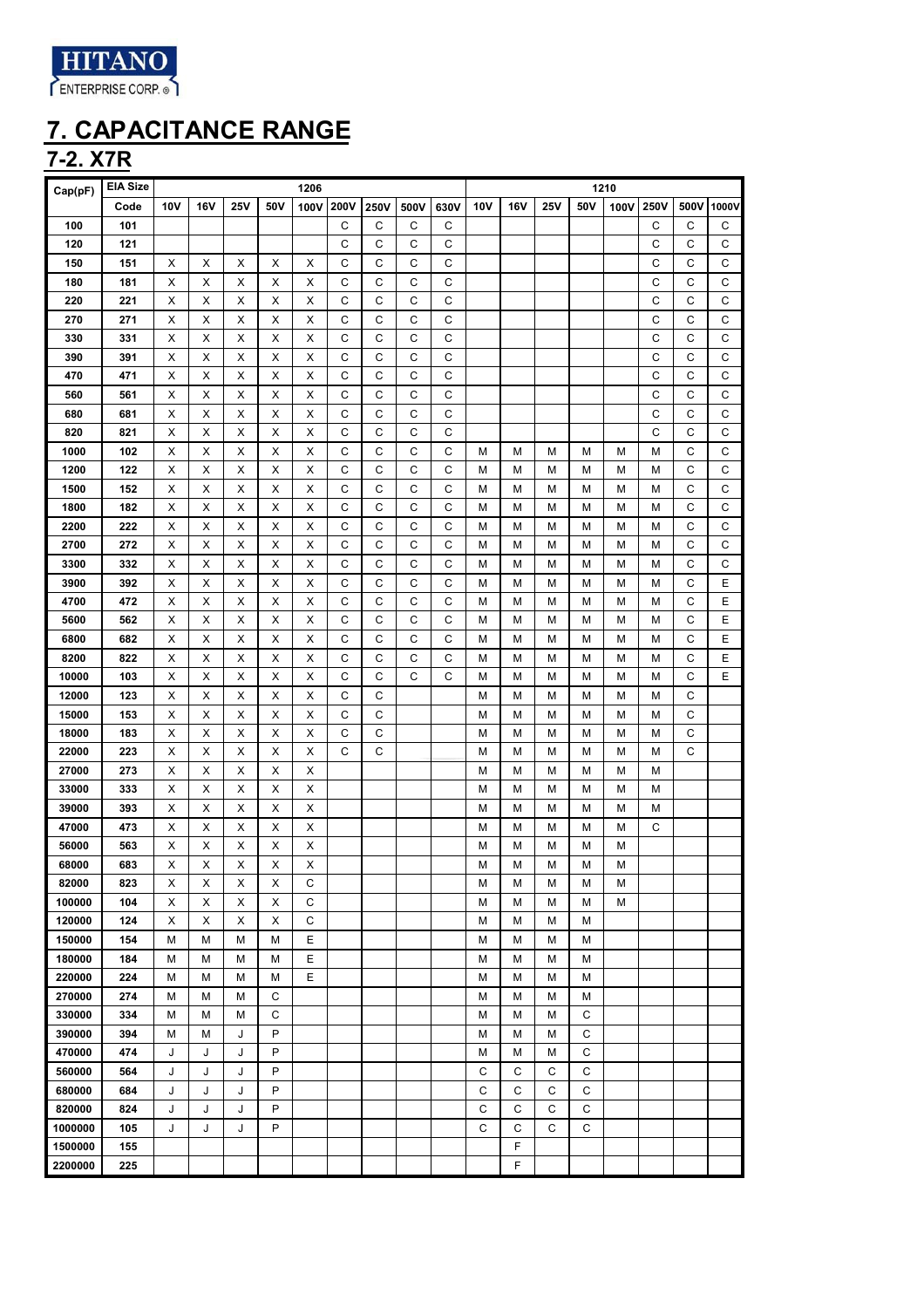

| No.          | <b>AEC-Q200</b><br><b>Test Item</b>                          | <b>AEC-Q200 Test Condition</b>                                                                                                                                                                                                                                                                                                                                                       | <b>Requirements</b>                                                                                                                                                                                                                                                                                                                                                                                                                                                                                                                                                                                                                                                                                                 |                                                                |
|--------------|--------------------------------------------------------------|--------------------------------------------------------------------------------------------------------------------------------------------------------------------------------------------------------------------------------------------------------------------------------------------------------------------------------------------------------------------------------------|---------------------------------------------------------------------------------------------------------------------------------------------------------------------------------------------------------------------------------------------------------------------------------------------------------------------------------------------------------------------------------------------------------------------------------------------------------------------------------------------------------------------------------------------------------------------------------------------------------------------------------------------------------------------------------------------------------------------|----------------------------------------------------------------|
| 1            | Pre-and<br><b>Post-Stress</b><br><b>Electrical Test</b>      |                                                                                                                                                                                                                                                                                                                                                                                      |                                                                                                                                                                                                                                                                                                                                                                                                                                                                                                                                                                                                                                                                                                                     |                                                                |
| $\mathbf{2}$ | <b>High</b><br>Temperature<br><b>Exposure</b><br>(Storage)   | Test temp.: 150±3°C.<br>* Unpowered.<br>Test time: 1000 +24/-0 hrs.                                                                                                                                                                                                                                                                                                                  | * No remarkable damage.<br>* Cap. change: C0G within ±2.5% or ±0.25pF, whichever is larger.<br>X7R within $±12.5\%$ .<br>Q/D.F. value:<br>C0G : Q≥1000 for Cap.≥30pF, Q≥400+20C for Cap.<30pF.<br>X7R : D.F.≤200% of initial requirement.<br>* I.R.: $\geq$ 10GΩ or RxC $\geq$ 500Ω-F, whichever is smaller.<br>Class II (X7R)<br>Rated voltage                                                                                                                                                                                                                                                                                                                                                                     | I.R.                                                           |
|              | MIL-STD-202<br>Method 108                                    | Measurement to be made after keeping at<br>room temp. for 24±2 hrs.                                                                                                                                                                                                                                                                                                                  | ≥100V : All X7R<br>50V: 0402>0.01μF, 0603≥1μF, 0805≥1μF, 1206≥4.7μF, 1210≥4.7μF<br>35V: 0805≥2.2µF, 1206≥2.2µF, 1210≥10µF<br>25V: 0402≥1µF, 0603≥2.2µF, 0805≥2.2µF, 1206≥10µF, 1210≥10µF<br>16V : 0201≥0.1μF, 0402≥0.22μF, 0603≥1μF, 0805≥2.2μF, 1206≥10μF,<br>1210≥47µF<br>10V: 0201≥0.047μF, 0402≥0.47μF, 0603≥0.47μF, 0805≥2.2μF,<br>1206≥4.7µF, 1210≥47µF                                                                                                                                                                                                                                                                                                                                                       | ≥1GΩ or<br>$RxC \geq 10 \Omega - F$<br>whichever<br>is smaller |
| 3            | <b>Destructive</b><br>Physical<br><b>Analysis</b><br>EIA-469 | Per EIA-469.                                                                                                                                                                                                                                                                                                                                                                         | * No defects or abnormalities.                                                                                                                                                                                                                                                                                                                                                                                                                                                                                                                                                                                                                                                                                      |                                                                |
| 4            | <b>Temperature</b><br>Cycling<br>JESD22<br>Method JA-104     | * Conduct 1000 cycles according to the<br>temperatures and time.<br>Temp. $(^{\circ}C)$<br><b>Step</b><br>Time(min.)<br>$-55^{\circ}$ C +0/-3<br>30±1<br>1<br>2<br>+125°C +3/-0<br>30±1<br>Before initial measurement (X7R only):<br>Perform 150 +0/-10°C for 1 hr and then set<br>for 24±2 hrs at room temp.<br>Measurement to be made after keeping at<br>room temp. for 24±2 hrs. | * No remarkable damage.<br>* Cap. change: C0G within ±2.5% or 0.25pF, whichever is larger.<br>$X7R$ within $±10.0\%$ .<br>* Q/D.F. value :<br>C0G : Q≥1000 for Cap.≥30pF, Q≥400+20C for Cap.<30pF.<br>X7R : D.F.≤200% of initial requirement.<br>* I.R.: $\geq$ 10GΩ or RxC $\geq$ 500Ω-F, whichever is smaller.<br>Class II (X7R)<br>Rated voltage<br>≥100V : All X7R<br>50V: 0402>0.01μF, 0603≥1μF, 0805≥1μF, 1206≥4.7μF, 1210≥4.7μF<br>35V: 0805≥2.2µF, 1206≥2.2µF, 1210≥10µF<br>25V: 0402≥1µF, 0603≥2.2µF, 0805≥2.2µF, 1206≥10µF, 1210≥10µF<br>16V: 0201≥0.1µF, 0402≥0.22µF, 0603≥1µF, 0805≥2.2µF, 1206≥10µF,<br>1210≥47µF<br>10V: 0201≥0.047μF, 0402≥0.47μF, 0603≥0.47μF, 0805≥2.2μF,<br>1206≥4.7µF, 1210≥47µF | I.R.<br>≥1GΩ or<br>$RxC≥10Ω$ -F,<br>whichever is<br>smaller    |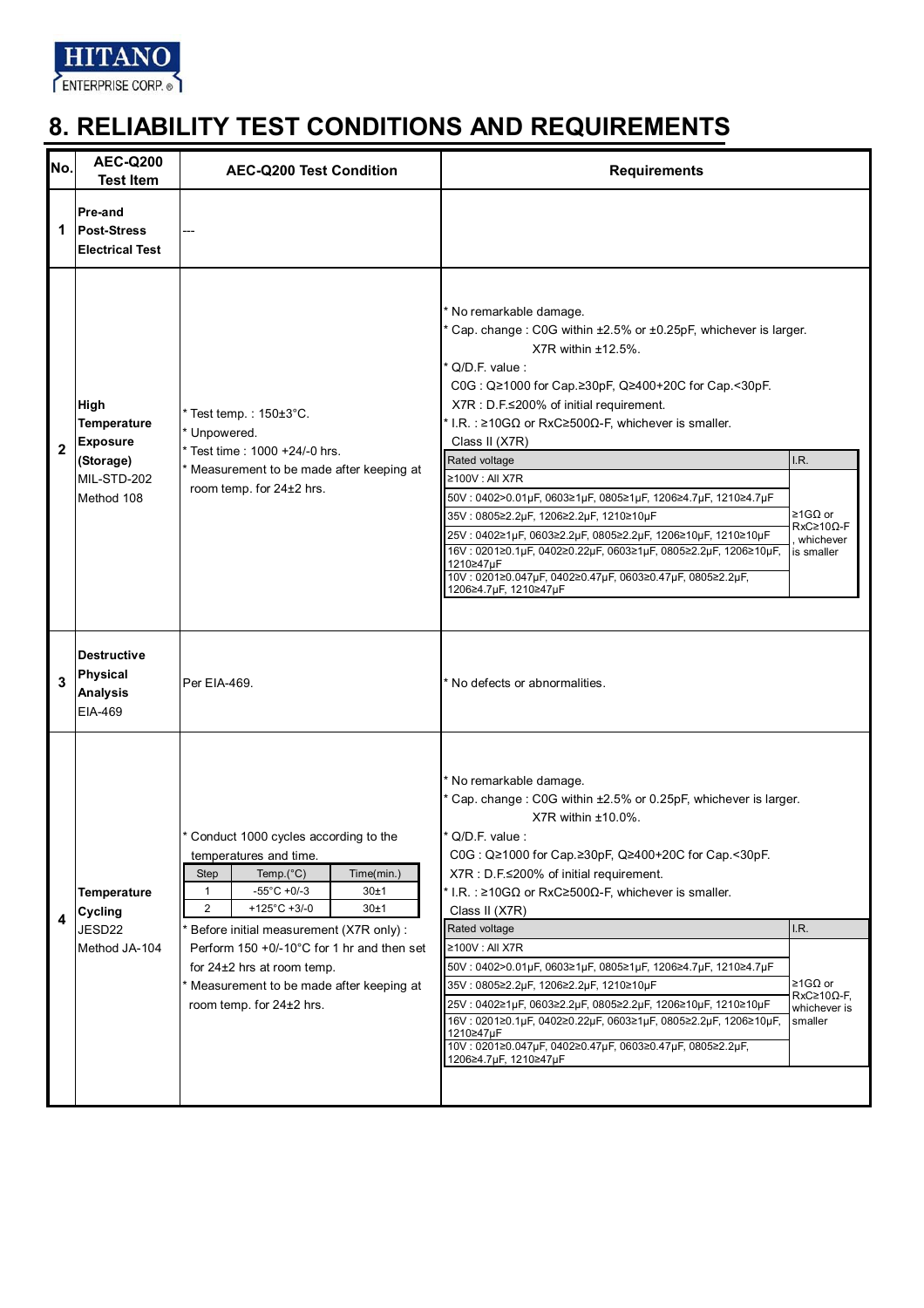

| No. | <b>AEC-Q200</b><br><b>Test Item</b>                        | <b>AEC-Q200 Test Condition</b>                                                                                                                                                                                                                                                                                                                                                            | <b>Requirements</b>                                                                                                                                                                                                                                                                                                                                                                                                                                                                                                                                                                                                                                                                                                                                                                                                                                                                                                                                                                                                                                                                                                                                                         |                                                                                                                                                    |
|-----|------------------------------------------------------------|-------------------------------------------------------------------------------------------------------------------------------------------------------------------------------------------------------------------------------------------------------------------------------------------------------------------------------------------------------------------------------------------|-----------------------------------------------------------------------------------------------------------------------------------------------------------------------------------------------------------------------------------------------------------------------------------------------------------------------------------------------------------------------------------------------------------------------------------------------------------------------------------------------------------------------------------------------------------------------------------------------------------------------------------------------------------------------------------------------------------------------------------------------------------------------------------------------------------------------------------------------------------------------------------------------------------------------------------------------------------------------------------------------------------------------------------------------------------------------------------------------------------------------------------------------------------------------------|----------------------------------------------------------------------------------------------------------------------------------------------------|
| 5   | <b>Moisture</b><br>Resistance<br>MIL-STD-202<br>Method 106 | Test temp.: $25 - 65^{\circ}$ C.<br>Humidity: 80~100% RH.<br>Test time : 10 cycles, t=24hrs/cycle.<br>Measurement to be made after keeping at<br>room temp. for 24±2 hrs.                                                                                                                                                                                                                 | * No remarkable damage.<br>* Cap. change: C0G within ±3.0% or 0.30pF, whichever is larger.<br>$X7R$ within $±12.5\%$ .<br>* Q/D.F. value :<br>C0G: Q≥350 for Cap.>30pF, Q≥275+2.5C for 10pF≤Cap.≤30pF,<br>Q≥200+10C for Cap.<10pF.<br>X7R : D.F.≤200% of initial requirement.<br>* I.R.: $\geq$ 10GΩ or RxC $\geq$ 500Ω-F, whichever is smaller.<br>Class II (X7R)<br>Rated voltage<br>≥100V : All X7R<br>50V:0402>0.01µF,0603≥1µF,0805≥1µF,1206≥4.7µF,1210≥4.7µF<br>35V: 0805≥2.2µF, 1206≥2.2µF, 1210≥10µF<br>25V : 0402≥1µF, 0603≥2.2µF, 0805≥2.2µF, 1206≥10µF, 1210≥10µF<br>16V: 0201≥0.1µF, 0402≥0.22µF, 0603≥1µF, 0805≥2.2µF, 1206≥10µF,<br>1210≥47µF<br>10V: 0201≥0.047μF, 0402≥0.47μF, 0603≥0.47μF, 0805≥2.2μF,<br>1206≥4.7µF, 1210≥47µF                                                                                                                                                                                                                                                                                                                                                                                                                             | I.R.<br>≥1GΩ or<br>$RxC \geq 10 \Omega - F$<br>whichever is<br>smaller                                                                             |
| 6   | <b>Biased Humidity</b><br>MIL-STD-202<br>Method 103        | Test temp.: 85±3°C.<br>Humidity: 85±5%RH.<br>Test time: 1000 +24/-0 hrs.<br>To apply voltage : Rated voltage (max.<br>100Vdc) and 1.3~1.5Vdc (add 100k ohm<br>resistor).<br>Before initial measurement (Class II only) :<br>To apply test voltage for 1hr at test temp.<br>and then set for 24±2 hrs at room temp.<br>Measurement to be made after keeping at<br>room temp. for 24±2 hrs. | * No remarkable damage.<br>* Cap. change: C0G within ±3.0% or 0.30pF, whichever is larger.<br>$X7R$ within $±12.5\%$ .<br>Q/D.F. value:<br>C0G : Q≥200 for Cap ≥30pF, Q≥100+10/3C for Cap <30pF.<br>X7R : D.F.≤200% of initial requirement.<br>* I.R. : $\geq 1$ G $\Omega$ or RxC $\geq 50\Omega$ -F, whichever is smaller.<br>Class II (X7R) for rated voltage test<br>Rated voltage<br>≥100V : All X7R<br>50V: 0402>0.01µF, 0603≥1µF, 0805≥1µF, 1206≥4.7µF, 1210≥4.7µF<br>35V : 0805≥2.2µF, 1206≥2.2µF, 1210≥10µF<br>25V : 0402≥1µF, 0603≥2.2µF, 0805≥2.2µF, 1206≥10µF, 1210≥10µF<br>16V: 0201≥0.1µF, 0402≥0.22µF, 0603≥1µF, 0805≥2.2µF, 1206≥10µF,<br>1210≥47µF<br>10V: 0201≥0.047µF, 0402≥0.47µF, 0603≥0.47µF, 0805≥2.2µF,<br>1206≥4.7µF, 1210≥47µF<br>Class II (X7R) for 1.3~1.5Vdc test<br>Rated voltage<br>≥100V : All X7R<br>50V:0402>0.01µF,0603≥1µF,0805≥1µF,1206≥4.7µF,1210≥4.7µF<br>35V: 0805≥2.2µF, 1206≥2.2µF, 1210≥10µF<br>25V : 0402≥1μF, 0603≥2.2μF, 0805≥2.2μF, 1206≥10μF, 1210≥10μF<br>16V: 0201≥0.1μF, 0402≥0.22μF, 0603≥1μF, 0805≥2.2μF, 1206≥10μF,<br>1210≥47µF<br>10V: 0201≥0.047μF, 0402≥0.47μF, 0603≥0.47μF, 0805≥2.2μF,<br>1206≥4.7µF, 1210≥47µF | I.R.<br>≥500MΩ or<br>$RxC \geq 5\Omega$ -F.<br>whichever is<br>smaller<br>I.R.<br>≥1GΩ or<br>$RxC \geq 10 \Omega - F$ ,<br>whichever is<br>smaller |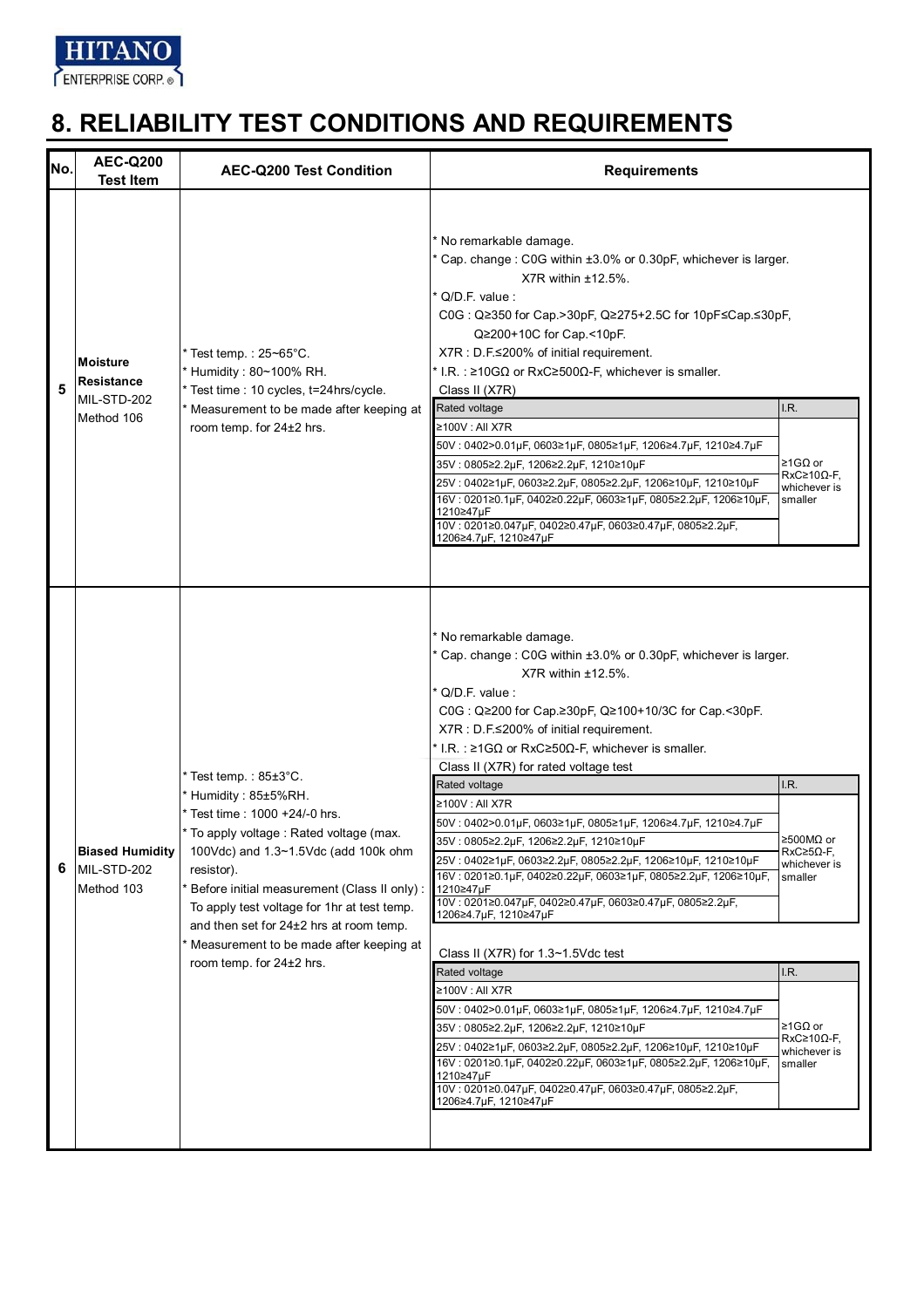

| No. | <b>AEC-Q200</b><br><b>Test Item</b>                                  | <b>AEC-Q200 Test Condition</b>                                                                                                                                                                                                                                                                                                          | <b>Requirements</b>                                                                                                                                                                                                                                                                                                                                                                                                                                                                                                                                                                                                                                                                                                                                     |                                                                          |
|-----|----------------------------------------------------------------------|-----------------------------------------------------------------------------------------------------------------------------------------------------------------------------------------------------------------------------------------------------------------------------------------------------------------------------------------|---------------------------------------------------------------------------------------------------------------------------------------------------------------------------------------------------------------------------------------------------------------------------------------------------------------------------------------------------------------------------------------------------------------------------------------------------------------------------------------------------------------------------------------------------------------------------------------------------------------------------------------------------------------------------------------------------------------------------------------------------------|--------------------------------------------------------------------------|
| 7   | <b>Operational Life</b><br>MIL-STD-202<br>Method 108                 | $*$ Test temp.: $125 \pm 3^{\circ}$ C.<br>* To apply voltage : Full rated voltage.<br>* Test time: 1000 +24/-0 hrs.<br>* Before initial measurement (X7R only) :<br>Apply rated voltage for 1 hr at 125°C.<br>Remove and let set for 24±2 hrs at room<br>temp.<br>* Measurement to be made after keeping at<br>room temp. for 24±2 hrs. | No remarkable damage.<br>Cap. change: C0G within ±3.0% or ±0.3pF, whichever is larger.<br>$X7R$ within $±12.5\%$ .<br>$Q/D.F.$ value:<br>C0G: Q≥350 for Cap.>30pF, Q≥275+2.5C for 10pF≤Cap.≤30pF,<br>Q≥200+10C for Cap <10pF.<br>X7R : D.F.≤200% of initial requirement.<br>* I.R.: $\geq 1G\Omega$ or RxC $\geq 50\Omega$ -F, whichever is smaller.<br>Class II (X7R)<br>Rated voltage<br>≥100V : All X7R<br>50V: 0402>0.01µF, 0603≥1µF, 0805≥1µF, 1206≥4.7µF, 1210≥4.7µF<br>35V: 0805≥2.2µF, 1206≥2.2µF, 1210≥10µF<br>25V: 0402≥1μF, 0603≥2.2μF, 0805≥2.2μF, 1206≥10μF, 1210≥10μF<br>16V: 0201≥0.1µF, 0402≥0.22µF, 0603≥1µF, 0805≥2.2µF, 1206≥10µF,<br>1210≥47µF<br>10V: 0201≥0.047µF, 0402≥0.47µF, 0603≥0.47µF, 0805≥2.2µF,<br>1206≥4.7µF, 1210≥47µF | I.R.<br>≥1GΩ or<br>$RxC≥10Ω$ -F,<br>whichever is<br>smaller              |
| 8   | <b>External Visual</b><br>MIL-STD-883<br>Method 2009                 | Visual inspection.                                                                                                                                                                                                                                                                                                                      | * No remarkable defect.                                                                                                                                                                                                                                                                                                                                                                                                                                                                                                                                                                                                                                                                                                                                 |                                                                          |
| 9   | <b>Physical</b><br><b>Dimension</b><br>JESD22<br>Method JB-100       | Using by calipers.                                                                                                                                                                                                                                                                                                                      | * Within the specified dimensions.                                                                                                                                                                                                                                                                                                                                                                                                                                                                                                                                                                                                                                                                                                                      |                                                                          |
| 10  | <b>Resistance to</b><br><b>Solvents</b><br>MIL-STD-202<br>Method 215 | Temperature: 25±5°C.<br>Time: $3 + 0.5/-0$ min.<br>Solvent : Iso-propyl alcohol.                                                                                                                                                                                                                                                        | * No remarkable damage.<br>Cap.: Within the specified tolerance.<br>$Q/D.F.$ value :<br>C0G: Q≥1000 for Cap.≥30pF, Q≥400+20C for Cap.<30pF.<br>$X7R : D.F \le 100\%$ of initial requirement.<br>* I.R.: $\geq$ 10GΩ or RxC $\geq$ 500Ω-F, whichever is smaller.<br>Class II (X7R)<br>Rated voltage<br>≥100V : All X7R<br>50V: 0402>0.01µF, 0603≥1µF, 0805≥1µF, 1206≥4.7µF, 1210≥4.7µF<br>35V: 0805≥2.2µF, 1206≥2.2µF, 1210≥10µF<br>25V : 0402≥1µF, 0603≥2.2µF, 0805≥2.2µF, 1206≥10µF, 1210≥10µF<br>16V: 0201≥0.1µF, 0402≥0.22µF, 0603≥1µF, 0805≥2.2µF, 1206≥10µF,<br>1210≥47µF<br>10V: 0201≥0.047μF, 0402≥0.47μF, 0603≥0.47μF, 0805≥2.2μF,<br>1206≥4.7µF, 1210≥47µF                                                                                     | I.R.<br>≥10GΩ or<br>$RxC \geq 100 \Omega - F$<br>whichever is<br>smaller |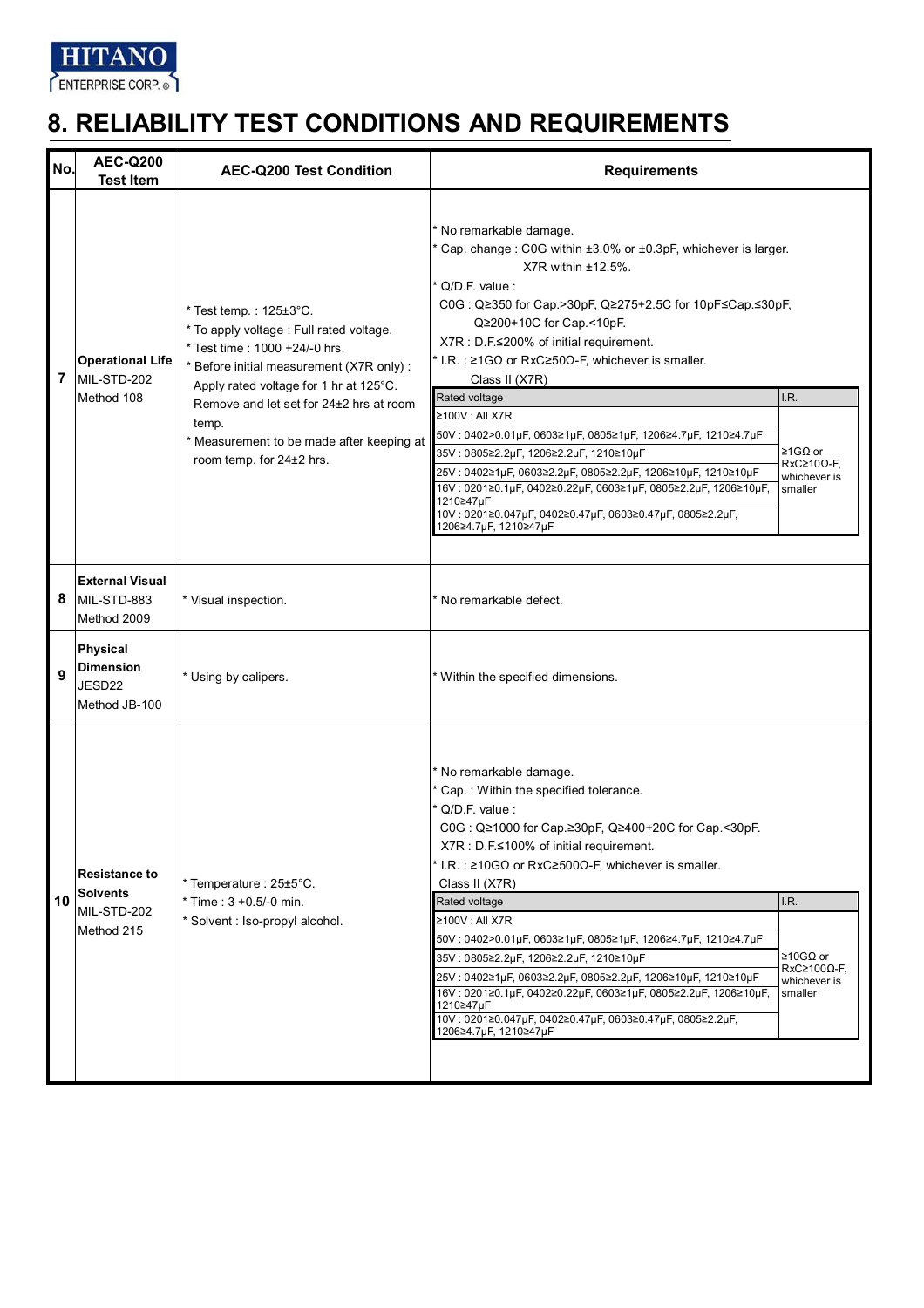

| No. | <b>AEC-Q200</b><br><b>Test Item</b>                            | <b>AEC-Q200 Test Condition</b>                                                                                                                                                                        | <b>Requirements</b>                                                                                                                                                                                                                                                                                                                                                                                                                                                                                                                                                                                                                                            |                                                                          |
|-----|----------------------------------------------------------------|-------------------------------------------------------------------------------------------------------------------------------------------------------------------------------------------------------|----------------------------------------------------------------------------------------------------------------------------------------------------------------------------------------------------------------------------------------------------------------------------------------------------------------------------------------------------------------------------------------------------------------------------------------------------------------------------------------------------------------------------------------------------------------------------------------------------------------------------------------------------------------|--------------------------------------------------------------------------|
| 11  | <b>Mechanical</b><br><b>Shock</b><br>MIL-STD-202<br>Method 213 | Peak value: 1500g's.<br>* Wave: 1/2 sine.<br>Velocity: 15.4 ft/sec.<br>* Three shocks in each direction should be<br>applied along 3 mutually perpendicular<br>axes of the test specimen (18 shocks). | * No remarkable damage.<br>* Cap.: Within the specified tolerance.<br>* Q/D.F. value :<br>C0G : Q≥1000 for Cap.≥30pF, Q≥400+20C for Cap.<30pF.<br>X7R : D.F.≤100% of initial requirement.<br>* I.R.: $\geq$ 10GΩ or RxC $\geq$ 500Ω-F, whichever is smaller.<br>Class II (X7R)<br>Rated voltage<br>≥100V: All X7R<br>50V: 0402>0.01µF, 0603≥1µF, 0805≥1µF, 1206≥4.7µF, 1210≥4.7µF<br>35V: 0805≥2.2µF, 1206≥2.2µF, 1210≥10µF<br>25V: 0402≥1µF, 0603≥2.2µF, 0805≥2.2µF, 1206≥10µF, 1210≥10µF<br>16V: 0201≥0.1µF, 0402≥0.22µF, 0603≥1µF, 0805≥2.2µF, 1206≥10µF,<br>1210≥47µF<br>10V: 0201≥0.047µF, 0402≥0.47µF, 0603≥0.47µF, 0805≥2.2µF,<br>1206≥4.7µF, 1210≥47µF | I.R.<br>≥10GΩ or<br>$RxC \geq 100 \Omega$ -F,<br>whichever is<br>smaller |
|     | <b>Vibration</b><br>12 MIL-STD-202<br>Method 204               | * Vibration frequency: 10~2000 Hz/min.<br>(5g's for 20 min.).<br>* Total amplitude : 1.5mm.<br>* 12 cycles each of 3 orientations (36 times)                                                          | * No remarkable damage.<br>* Cap.: Within the specified tolerance.<br>* Q/D.F. value :<br>C0G: Q≥1000 for Cap.≥30pF, Q≥400+20C for Cap.<30pF.<br>X7R : D.F.≤100% of initial requirement.<br>* I.R.: $\geq$ 10GΩ or RxC $\geq$ 500Ω-F, whichever is smaller.<br>Class II (X7R)<br>Rated voltage<br>≥100V: All X7R<br>50V: 0402>0.01µF, 0603≥1µF, 0805≥1µF, 1206≥4.7µF, 1210≥4.7µF<br>35V: 0805≥2.2µF, 1206≥2.2µF, 1210≥10µF<br>25V: 0402≥1µF, 0603≥2.2µF, 0805≥2.2µF, 1206≥10µF, 1210≥10µF<br>16V: 0201≥0.1µF, 0402≥0.22µF, 0603≥1µF, 0805≥2.2µF, 1206≥10µF,<br>1210≥47µF<br>10V: 0201≥0.047µF, 0402≥0.47µF, 0603≥0.47µF, 0805≥2.2µF,<br>1206≥4.7µF, 1210≥47µF  | I.R.<br>≥10GΩ or<br>$RxC \geq 100Q$ -F.<br>whichever is<br>smaller       |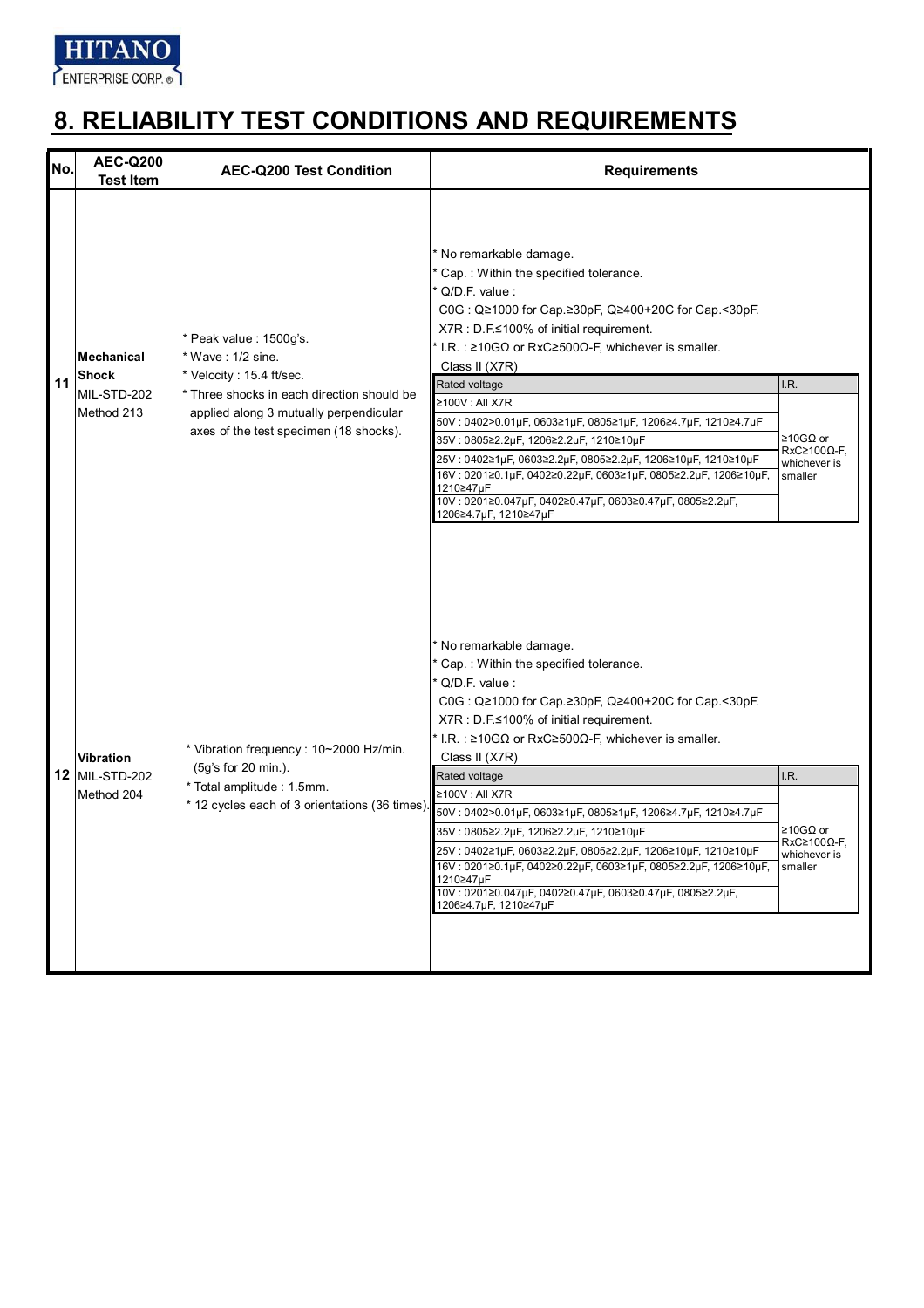

| No. |                                                                            | <b>AEC-Q200 Test Condition</b>                                                                                                                                                                                                                                                                                                                                                                                                               | <b>Requirements</b>                                                                                                                                                                                                                                                                                                                                                                                                                                                                                                                                                                                                                                                                                                          |                                                                            |
|-----|----------------------------------------------------------------------------|----------------------------------------------------------------------------------------------------------------------------------------------------------------------------------------------------------------------------------------------------------------------------------------------------------------------------------------------------------------------------------------------------------------------------------------------|------------------------------------------------------------------------------------------------------------------------------------------------------------------------------------------------------------------------------------------------------------------------------------------------------------------------------------------------------------------------------------------------------------------------------------------------------------------------------------------------------------------------------------------------------------------------------------------------------------------------------------------------------------------------------------------------------------------------------|----------------------------------------------------------------------------|
| 13  | <b>Resistance to</b><br><b>Soldering Heat</b><br>MIL-STD-202<br>Method 210 | Solder temperature : 260±5°C.<br>Dipping time: 10±1 sec.<br>Before initial measurement (X7R only) :<br>Perform 150 +0/-10°C for 1 hr and then set<br>for $24\pm2$ hrs at room temp.<br>Measurement to be made after keeping at<br>room temp. for 24±2 hrs.                                                                                                                                                                                   | * No remarkable damage.<br>* Cap. change: C0G within ±2.5% or 0.25pF, whichever is larger.<br>$X7R$ within $±7.5\%$ .<br>* Q/D.F. value:<br>C0G: Q≥1000 for Cap.≥30pF, Q≥400+20C for Cap.<30pF.<br>X7R : D.F.≤100% of initial requirement.<br>* I.R.: $\geq$ 10GΩ or RxC $\geq$ 500Ω-F, whichever is smaller.<br>Class II (X7R)<br>Rated voltage<br>≥100V : All X7R<br>50V: 0402>0.01μF, 0603≥1μF, 0805≥1μF, 1206≥4.7μF, 1210≥4.7μF<br>35V: 0805≥2.2µF, 1206≥2.2µF, 1210≥10µF<br>25V: 0402≥1μF, 0603≥2.2μF, 0805≥2.2μF, 1206≥10μF, 1210≥10μF<br>16V: 0201≥0.1μF, 0402≥0.22μF, 0603≥1μF, 0805≥2.2μF, 1206≥10μF,<br>1210≥47µF<br>10V: 0201≥0.047µF, 0402≥0.47µF, 0603≥0.47µF, 0805≥2.2µF,<br>1206≥4.7µF, 1210≥47µF             | I.R.<br>≥10GΩ or<br>$RxC \geq 100 \Omega - F$ ,<br>whichever is<br>smaller |
|     | <b>Thermal Shock</b><br><b>14 MIL-STD-202</b><br>Method 107                | Conduct 300 cycles according to the<br>temperatures and time.<br><b>Step</b><br>Temp. $(^{\circ}C)$<br>Time(min.)<br>$-55^{\circ}$ C +0/-3<br>15±3<br>1<br>$\overline{2}$<br>+125 $^{\circ}$ C +3/-0<br>15±3<br>Max. transfer time: 20 sec.<br>Before initial measurement (X7R only):<br>Perform 150 +0/-10°C for 1 hr and then set<br>for $24\pm2$ hrs at room temp.<br>Measurement to be made after keeping at<br>room temp. for 24±2 hrs. | * No remarkable damage.<br>* Cap. change: C0G within ±2.5% or 0.25pF, whichever is larger.<br>$X7R$ within $±10.0\%$ .<br><sup>*</sup> Q/D.F. value :<br>C0G: Q≥1000 for Cap.≥30pF, Q≥400+20C for Cap.<30pF.<br>X7R : D.F.≤200% of initial requirement.<br>* I.R.: $\geq$ 10GΩ or RxC $\geq$ 500Ω-F, whichever is smaller.<br>Class II (X7R)<br>Rated voltage<br>≥100V: All X7R<br>50V: 0402>0.01µF, 0603≥1µF, 0805≥1µF, 1206≥4.7µF, 1210≥4.7µF<br>35V: 0805≥2.2µF, 1206≥2.2µF, 1210≥10µF<br>25V: 0402≥1µF, 0603≥2.2µF, 0805≥2.2µF, 1206≥10µF, 1210≥10µF<br>16V: 0201≥0.1µF, 0402≥0.22µF, 0603≥1µF, 0805≥2.2µF, 1206≥10µF,<br>1210≥47µF<br>10V: 0201≥0.047μF, 0402≥0.47μF, 0603≥0.47μF, 0805≥2.2μF,<br>1206≥4.7µF, 1210≥47µF | I.R.<br>≥1GΩ or<br>$RxC \geq 10\Omega$ -F,<br>whichever is<br>smaller      |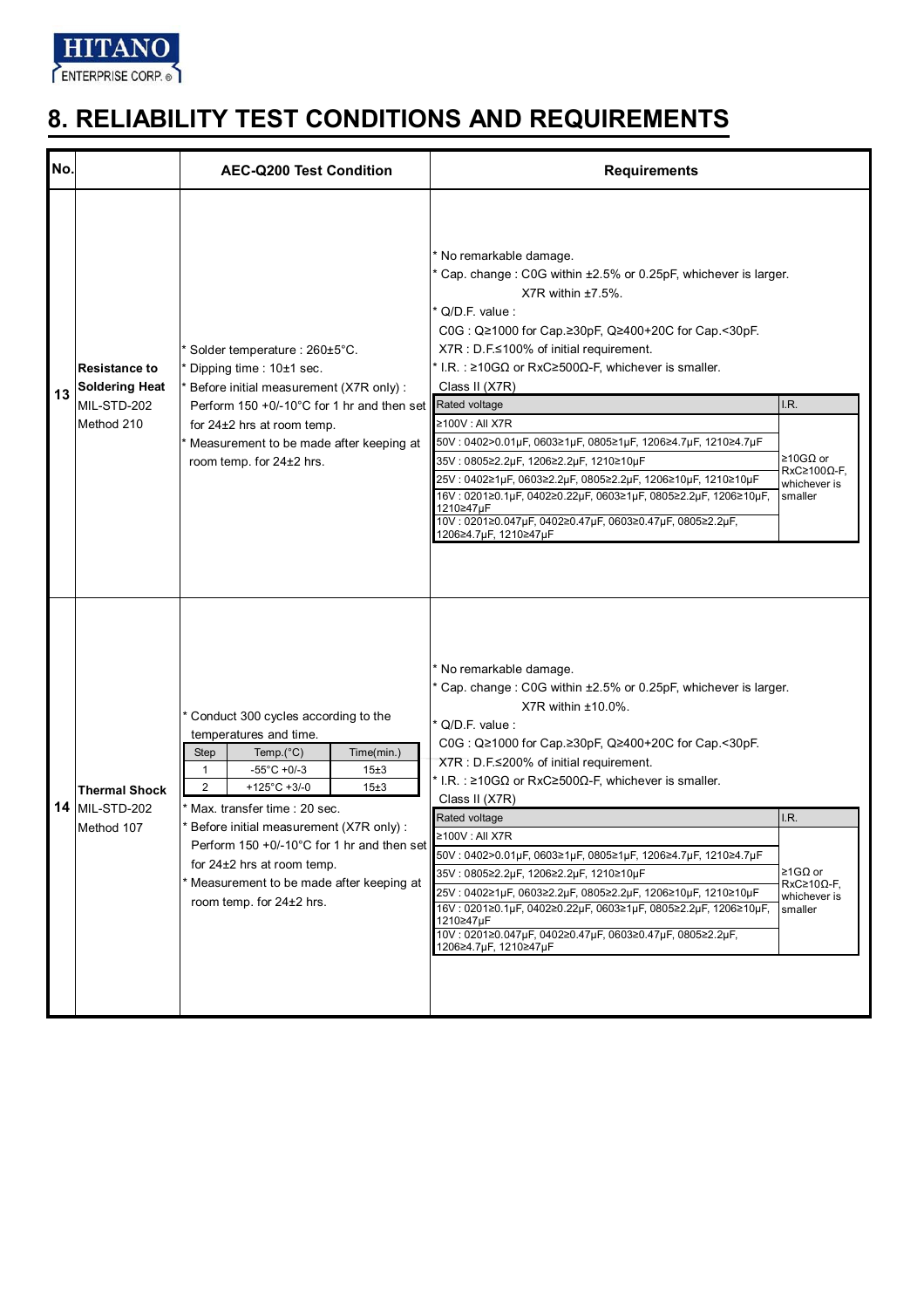

| No. |                                               | <b>AEC-Q200 Test Condition</b>                                                                                                                                                                                                                                                                                                                                                       | <b>Requirements</b>                                                                                                                                                                                                                                                                                                                                                                                                                                                                                                                                                                                                                                       |                                                                            |
|-----|-----------------------------------------------|--------------------------------------------------------------------------------------------------------------------------------------------------------------------------------------------------------------------------------------------------------------------------------------------------------------------------------------------------------------------------------------|-----------------------------------------------------------------------------------------------------------------------------------------------------------------------------------------------------------------------------------------------------------------------------------------------------------------------------------------------------------------------------------------------------------------------------------------------------------------------------------------------------------------------------------------------------------------------------------------------------------------------------------------------------------|----------------------------------------------------------------------------|
| 15  | <b>ESD</b><br>AEC-Q200-002                    | * Per AEC-Q200-002.                                                                                                                                                                                                                                                                                                                                                                  | * No remarkable damage.<br>Cap.: Within the specified tolerance.<br>Q/D.F. value:<br>C0G: Q≥1000 for Cap.≥30pF, Q≥400+20C for Cap.<30pF.<br>X7R : D.F.≤100% of initial requirement.<br>* I.R.: $\geq$ 10GΩ or RxC $\geq$ 500Ω-F, whichever is smaller.<br>Class II (X7R)<br>Rated voltage<br>≥100V : All X7R<br>50V: 0402>0.01µF, 0603≥1µF, 0805≥1µF, 1206≥4.7µF, 1210≥4.7µF<br>35V: 0805≥2.2µF, 1206≥2.2µF, 1210≥10µF<br>25V: 0402≥1µF, 0603≥2.2µF, 0805≥2.2µF, 1206≥10µF, 1210≥10µF<br>16V: 0201≥0.1µF, 0402≥0.22µF, 0603≥1µF, 0805≥2.2µF, 1206≥10µF,<br>1210≥47µF<br>10V: 0201≥0.047µF, 0402≥0.47µF, 0603≥0.47µF, 0805≥2.2µF,<br>1206≥4.7µF, 1210≥47µF | I.R.<br>≥10GΩ or<br>$RxC \geq 100 \Omega - F$ ,<br>whichever is<br>smaller |
|     | Solderability<br>16 J-STD-002<br>JESD22-B102E | Condition A<br>Un-mounted chips 4hrs / 155°C*dry then<br>completely immersed for $5\pm0.5$ sec in<br>solder bath at 245±5°C.<br>Condition B<br>Un-mounted chips steam 8 hrs then<br>completely immersed for 10±1sec in solder<br>bath at 220 +5/-0°C.<br>Condition C<br>Un-mounted chips steam 8 hrs then<br>completely immersed for 10±1 sec. in<br>solder bath at $260 + 0/-5$ °C. | * All terminations shall exhibit a continuous solder coating free from defects<br>from a minimum of 95% of the critical surface area of any individual<br>termination.                                                                                                                                                                                                                                                                                                                                                                                                                                                                                    |                                                                            |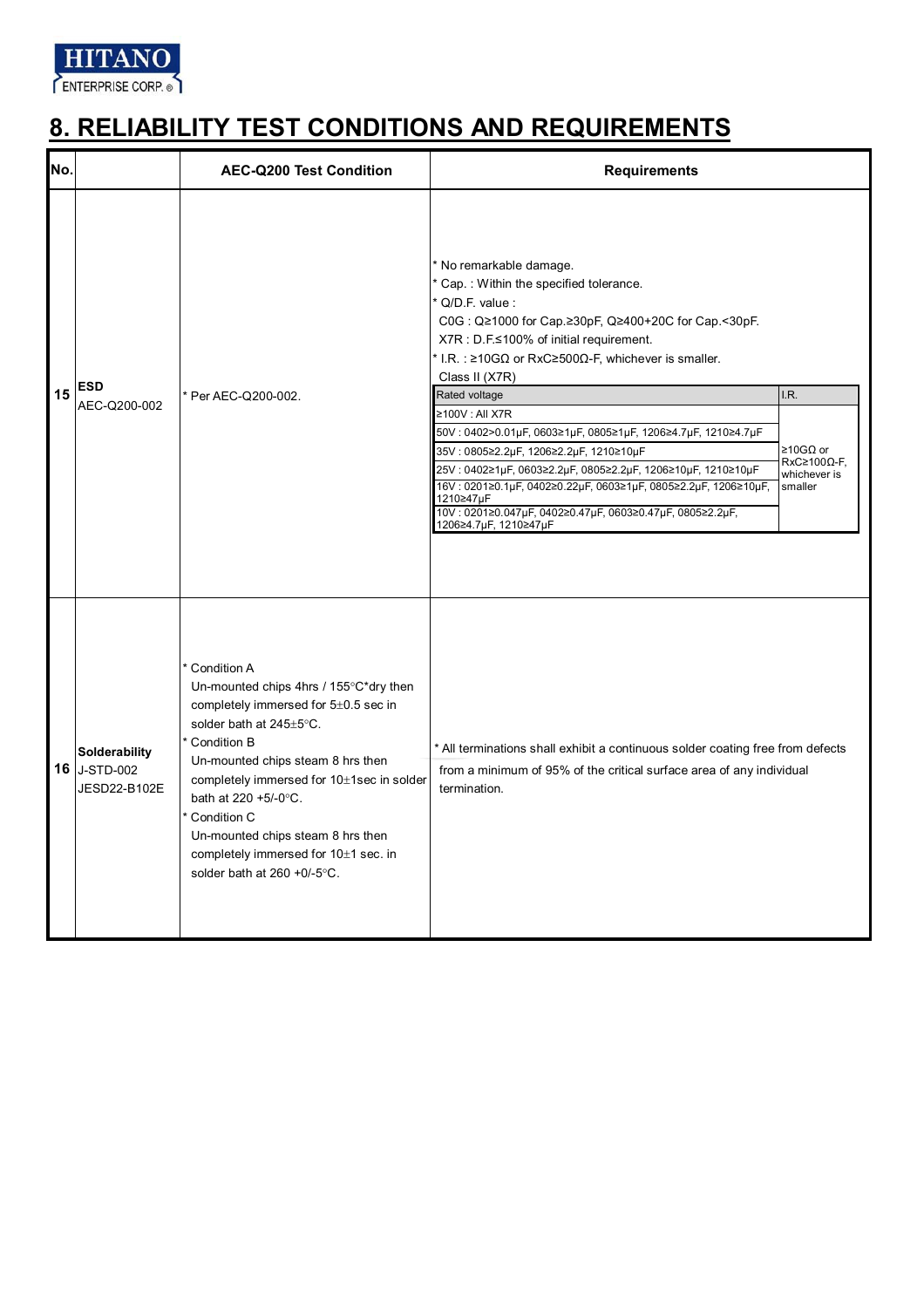

| No. | <b>AEC-Q200</b><br><b>Test Item</b>   |                                                                                                                                                                                     | <b>AEC-Q200 Test Condition</b>                                                                                      |                                                                                                                                               | <b>Requirements</b> |                                                                                              |                                                                                         |                                                                    |  |
|-----|---------------------------------------|-------------------------------------------------------------------------------------------------------------------------------------------------------------------------------------|---------------------------------------------------------------------------------------------------------------------|-----------------------------------------------------------------------------------------------------------------------------------------------|---------------------|----------------------------------------------------------------------------------------------|-----------------------------------------------------------------------------------------|--------------------------------------------------------------------|--|
|     |                                       |                                                                                                                                                                                     |                                                                                                                     | * Capacitance within the specified tolerance.<br>* Q/D.F. value :<br>$COG: Q \ge 1000$ for Cap. $\ge 30pF$ , $Q \ge 400+20C$ for Cap. < 30pF. |                     |                                                                                              |                                                                                         |                                                                    |  |
|     |                                       |                                                                                                                                                                                     |                                                                                                                     | X7R:<br>Rated                                                                                                                                 | D.F.≤               |                                                                                              | Exception of D.F.≤                                                                      |                                                                    |  |
|     |                                       |                                                                                                                                                                                     |                                                                                                                     |                                                                                                                                               |                     | ≤3%                                                                                          | 1206≥0.47µF                                                                             |                                                                    |  |
|     |                                       |                                                                                                                                                                                     |                                                                                                                     | ≥100V                                                                                                                                         | ≤2.5%               | ≤5%                                                                                          | 0805>0.1µF, 0603≥0.068µF, 1206>1µF, 1210≥2.2µF                                          |                                                                    |  |
|     |                                       | Capacitance.                                                                                                                                                                        |                                                                                                                     |                                                                                                                                               |                     | ≤10%                                                                                         | 0805>0.22µF, 1210≥3.3µF<br>0201(50V), 0603≥0.047µF, 0805≥0.18µF,                        |                                                                    |  |
|     |                                       | Q/D.F. (Dissipation Factor).                                                                                                                                                        |                                                                                                                     |                                                                                                                                               |                     | ≤3%                                                                                          | 1206≥0.47µF                                                                             |                                                                    |  |
|     |                                       | $COG$ :                                                                                                                                                                             | Cap.≤1000pF: 1.0±0.2Vrms, 1MHz±10%.                                                                                 | 50V                                                                                                                                           | ≤2.5%               | ≤5%<br>≤10%                                                                                  | 0201≥0.01uF, 1210≥4.7µF<br>0402≥0.012µF, 0603>0.1µF, 0805≥1µF, 1206≥2.2µF,<br>1210≥10µF |                                                                    |  |
|     |                                       |                                                                                                                                                                                     | Cap.>1000pF: 1.0±0.2Vrms, 1KHz±10%.                                                                                 | 35V                                                                                                                                           | ≤3.5%               | ≤10%                                                                                         | 0603≥1µF, 0805≥2.2µF, 1206≥2.2µF, 1210≥10µF                                             |                                                                    |  |
|     |                                       | X7R:                                                                                                                                                                                |                                                                                                                     |                                                                                                                                               |                     | ≤5%                                                                                          | 0201≥0.01µF, 0805≥1µF, 1210≥10µF<br>0603≥0.33µF, 1206≥4.7µF                             |                                                                    |  |
|     |                                       |                                                                                                                                                                                     | Apply 1.0±0.2Vrms, 1.0KHz±10%, at 25°C                                                                              | <b>25V</b>                                                                                                                                    | ≤3.5%               | ≤7%<br>≤10%                                                                                  | 0201≥0.1µF, 0402≥0.056µF, 0603≥0.47µF,                                                  |                                                                    |  |
|     |                                       | ambient temperature.                                                                                                                                                                |                                                                                                                     |                                                                                                                                               |                     |                                                                                              | 0805≥2.2µF, 1206≥6.8µF, 1210≥22µF                                                       |                                                                    |  |
|     |                                       |                                                                                                                                                                                     |                                                                                                                     |                                                                                                                                               |                     | ≤12.5%                                                                                       | 0402≥0.47µF<br>0201≥0.01µF, 0402≥0.033µF, 0603≥0.15µF,                                  |                                                                    |  |
|     |                                       |                                                                                                                                                                                     |                                                                                                                     | <b>16V</b>                                                                                                                                    | ≤3.5%               | ≤5%                                                                                          | 0805≥0.68µF, 1206≥2.2µF, 1210≥4.7µF                                                     |                                                                    |  |
|     |                                       |                                                                                                                                                                                     |                                                                                                                     |                                                                                                                                               | ≤10%                | 0201≥0.1uF(0201/X7R≥0.022µF), 0402≥0.22uF,<br>0603≥0.68µF, 0805≥2.2µF, 1206≥4.7µF, 1210≥22µF |                                                                                         |                                                                    |  |
|     |                                       |                                                                                                                                                                                     |                                                                                                                     |                                                                                                                                               | $≤10%$              | 0201≥0.012µF, 0402≥0.33µF(0402/X7R≥0.22µF),                                                  |                                                                                         |                                                                    |  |
|     |                                       |                                                                                                                                                                                     |                                                                                                                     | 10 <sub>V</sub>                                                                                                                               | ≤5%                 | ≤15%                                                                                         | 0603≥0.33µF, 0805≥2.2µF, 1206≥2.2µF, 1210≥22µF<br>0201≥0.1µF, 0402≥1µF                  |                                                                    |  |
|     |                                       |                                                                                                                                                                                     |                                                                                                                     |                                                                                                                                               |                     |                                                                                              |                                                                                         |                                                                    |  |
| 17  | <b>Electrical</b><br>Characterization | Insulation Resistance.<br>To apply rated voltage for max. 120 sec.                                                                                                                  |                                                                                                                     | * I.R. : $\geq$ 10G $\Omega$ or RxC $\geq$ 500 $\Omega$ -F, whichever is smaller.<br>Class II (X7R)                                           |                     |                                                                                              |                                                                                         |                                                                    |  |
|     |                                       |                                                                                                                                                                                     |                                                                                                                     | Rated voltage                                                                                                                                 |                     |                                                                                              |                                                                                         | I.R.                                                               |  |
|     |                                       |                                                                                                                                                                                     |                                                                                                                     | ≥100V : All X7R                                                                                                                               |                     |                                                                                              |                                                                                         | ≥10GΩ or<br>$RxC \geq 100 \Omega - F$ ,<br>whichever is<br>smaller |  |
|     |                                       |                                                                                                                                                                                     |                                                                                                                     | 50V: 0402>0.01µF, 0603≥1µF, 0805≥1µF, 1206≥4.7µF, 1210≥4.7µF                                                                                  |                     |                                                                                              |                                                                                         |                                                                    |  |
|     |                                       |                                                                                                                                                                                     |                                                                                                                     | 35V: 0805≥2.2µF, 1206≥2.2µF, 1210≥10µF<br>25V: 0402≥1µF, 0603≥2.2µF, 0805≥2.2µF, 1206≥10µF, 1210≥10µF                                         |                     |                                                                                              |                                                                                         |                                                                    |  |
|     |                                       |                                                                                                                                                                                     |                                                                                                                     | 16V: 0201≥0.1µF, 0402≥0.22µF, 0603≥1µF, 0805≥2.2µF, 1206≥10µF,                                                                                |                     |                                                                                              |                                                                                         |                                                                    |  |
|     |                                       |                                                                                                                                                                                     |                                                                                                                     | 1210≥47µF<br>10V: 0201≥0.047µF, 0402≥0.47µF, 0603≥0.47µF, 0805≥2.2µF,<br>1206≥4.7µF, 1210≥47µF                                                |                     |                                                                                              |                                                                                         |                                                                    |  |
|     |                                       | Dielectric Strength.<br>Rated Vol.(V)<br>≤100<br>100 <v≤250<br>250<v≤500<br>630≤V≤1000<br/>Duration 1~5 sec, charge and discharge<br/>current less than 50mA.</v≤500<br></v≤250<br> | Condition<br>2.5 times of U <sub>R</sub><br>2.0 times of U <sub>R</sub><br>1.5 times of $U_R$<br>1.2 times of $U_R$ | * No evidence of damage or flash over during test.                                                                                            |                     |                                                                                              |                                                                                         |                                                                    |  |
|     |                                       | Temperature Coefficient (With no electrical<br>load) Operation temperature : -55~125°C<br>at $25^{\circ}$ C.                                                                        |                                                                                                                     |                                                                                                                                               |                     |                                                                                              | * Capacitance Change : C0G within ±30ppm/°C.<br>X7R within ±15%.                        |                                                                    |  |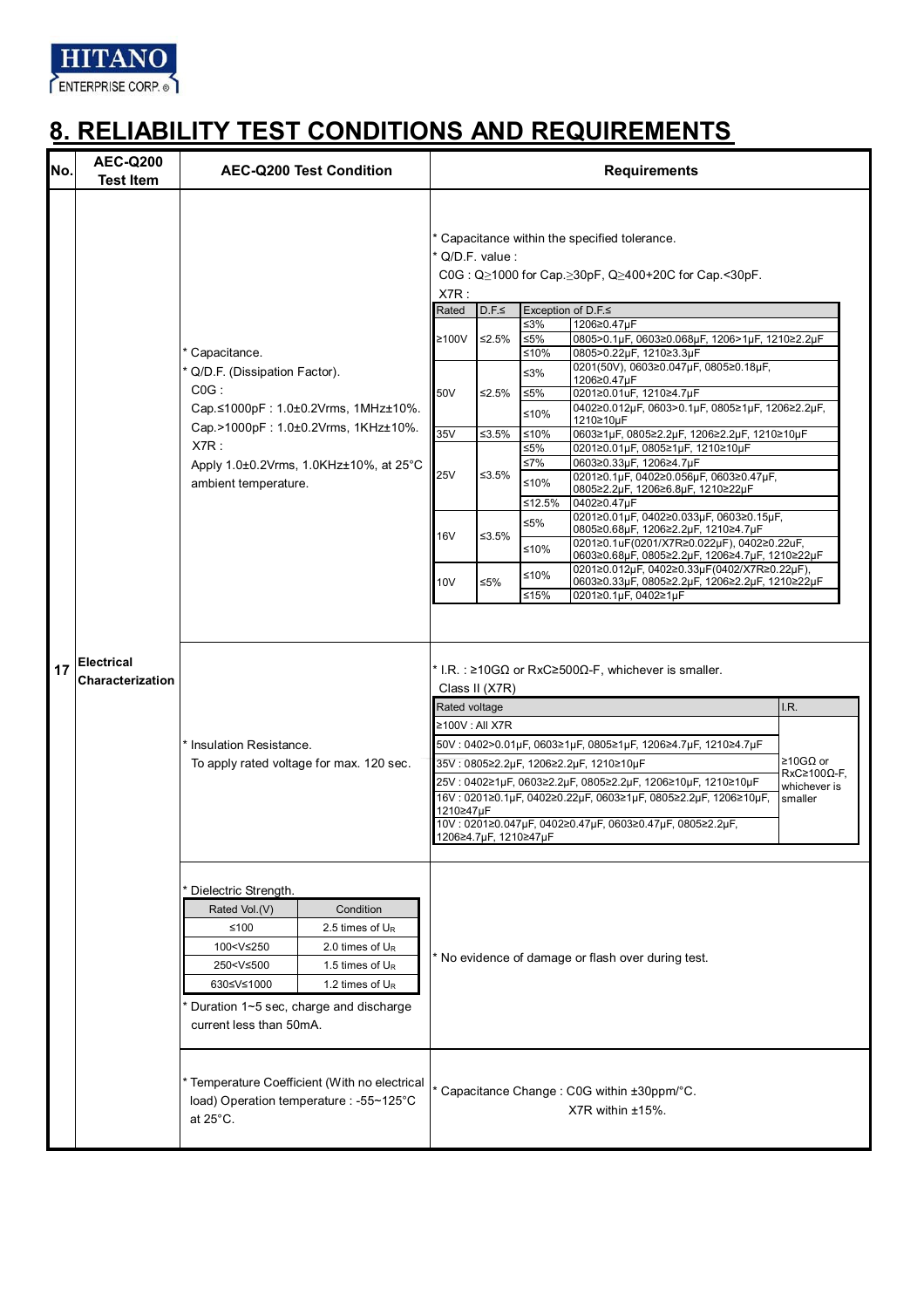

| No. | <b>AEC-Q200</b><br><b>Test Item</b>            | <b>AEC-Q200 Test Condition</b>                                                                                                                                                                                                                   | <b>Requirements</b>                                                                                                                                                                                                                                                                                                  |
|-----|------------------------------------------------|--------------------------------------------------------------------------------------------------------------------------------------------------------------------------------------------------------------------------------------------------|----------------------------------------------------------------------------------------------------------------------------------------------------------------------------------------------------------------------------------------------------------------------------------------------------------------------|
| 18  | <b>Board Flex</b><br>AEC-Q200-005              | The middle part of substrate shall be<br>pressurized by means of the pressurizing<br>the deflection becomes 2mm and then the<br>pressure shall be maintained for 5±1 sec.<br>Measurement to be made after keeping at<br>room temp. for 24±2 hrs. | * No remarkable damage.<br>rod at a rate of about 1 mm per second until * Cap. change : C0G within ±5% or 0.5pF, whichever is larger.<br>$X7R$ within $±12.5\%$ .<br>(This capacitance change means the change of capacitance under specified<br>flexure of substrate from the capacitance measured before the test) |
|     | <b>Terminal</b><br>19 Strength<br>AEC-Q200-006 | * Pressurizing force: 2N (0402), 5N(0603),<br>10N(0805), 17.7N(≥1206).<br>* Test time : 60±1 sec.                                                                                                                                                | * No remarkable damage or removal of the terminations.<br>Capacitance within the specified tolerance.<br>Q/D.F. value:<br>C0G: Q≥1000 for Cap.≥30pF, Q≥400+20C for Cap.<30pF.<br>X7R : D.F. ≤100% of initial requirement.                                                                                            |
| 20  | <b>Beam Load Test</b><br>AEC-Q200-003          | Break strength test.<br>Beam speed: 2.5±0.25 mm/sec.                                                                                                                                                                                             | * The chip endure following force:<br>Chip length ≤2.5mm : Thickness >0.5mm (20N), ≤0.5mm (8N).<br>Chip length ≥3.2mm : Thickness ≥1.25mm (54.5N), <1.25mm (15N).                                                                                                                                                    |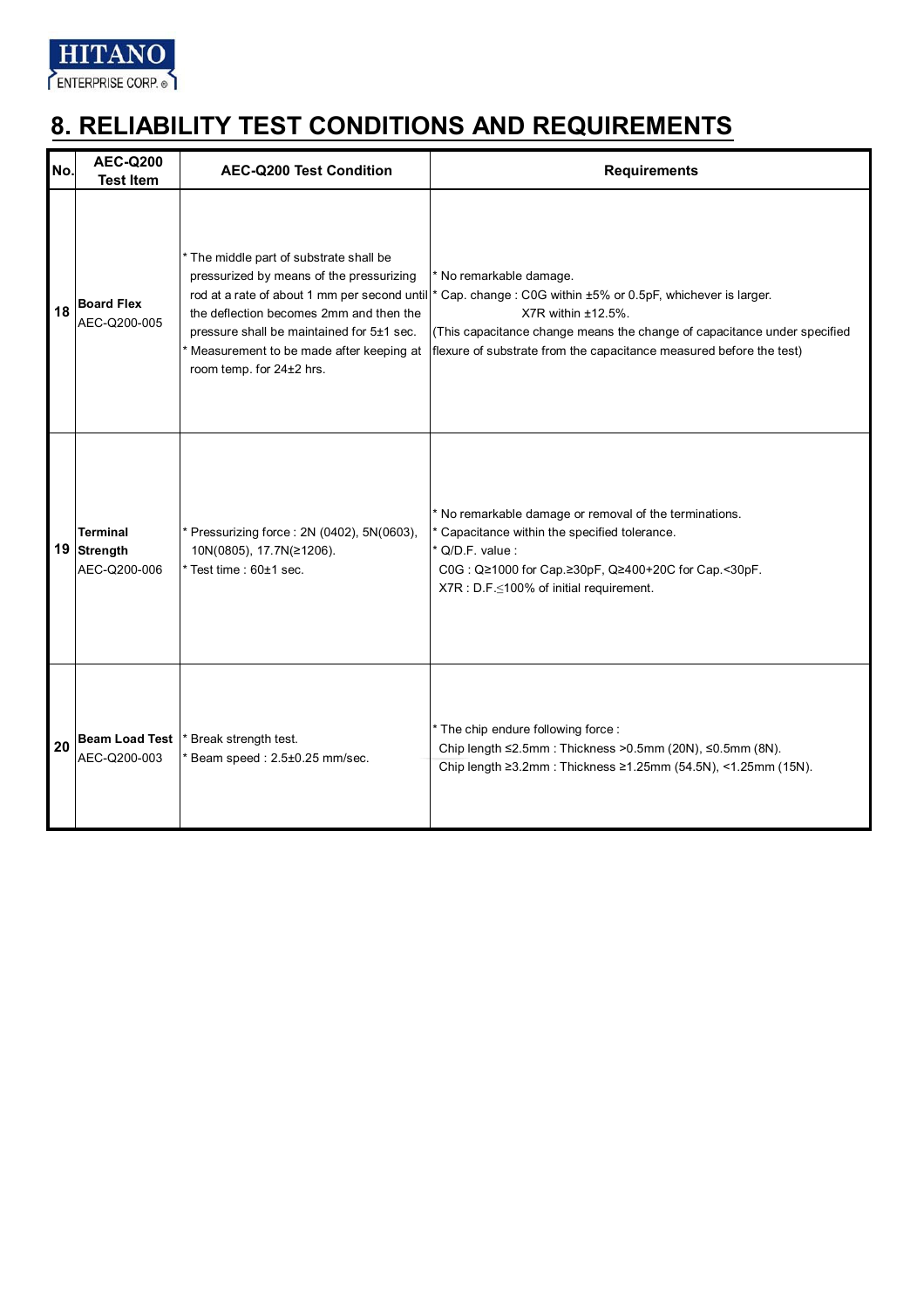

### **9. PACKAGE DIMENSION AND QUANTITY**

| <b>Size</b> | Thickness (mm)      |                              | Paper tape                   | <b>Plastic tape</b>          |                              |  |
|-------------|---------------------|------------------------------|------------------------------|------------------------------|------------------------------|--|
|             |                     | 7" reel                      | 13" reel                     | 7" reel                      | 13" reel                     |  |
|             | $0.30 \pm 0.03$     | 15k                          | 70 <sub>k</sub>              |                              |                              |  |
| 0201(0603)  | $0.30 \pm 0.05$     | 15k                          |                              | -                            | $\overline{\phantom{0}}$     |  |
|             | $0.30 \pm 0.09$     | 15k                          |                              | $\qquad \qquad \blacksquare$ | $\qquad \qquad \blacksquare$ |  |
|             | $0.50 \pm 0.05$     | 10k                          | 50 <sub>k</sub>              | $\overline{\phantom{a}}$     | $\overline{\phantom{0}}$     |  |
| 0402(1005)  | $0.50 + 0.02/-0.05$ | 10k                          | 50 <sub>k</sub>              | $\overline{\phantom{0}}$     | $\overline{\phantom{0}}$     |  |
|             | $0.50 \pm 0.20$     | 10k                          | $\overline{\phantom{0}}$     | -                            | -                            |  |
|             | $0.50 \pm 0.10$     | 4k                           | -                            | $\qquad \qquad \blacksquare$ | $\blacksquare$               |  |
| 0603(1608)  | $0.80 \pm 0.07$     | 4k                           | 15k                          | $\qquad \qquad \blacksquare$ | $\blacksquare$               |  |
|             | $0.80 + 0.15/-0.10$ | 4k                           | 15k                          | $\blacksquare$               | $\overline{\phantom{0}}$     |  |
|             | $0.50 + 0.10$       | 4k                           | 15k                          | $\qquad \qquad \blacksquare$ | $\overline{\phantom{0}}$     |  |
|             | $0.60 \pm 0.10$     | 4k                           | 15k                          | $\blacksquare$               | $\overline{\phantom{0}}$     |  |
|             | $0.80 + 0.10$       | 4k                           | 15k                          | $\blacksquare$               | $\overline{\phantom{0}}$     |  |
| 0805(2012)  | $0.85 \pm 0.10$     | 4k                           | 15k                          | $\blacksquare$               |                              |  |
|             | $1.25 \pm 0.10$     | $\qquad \qquad \blacksquare$ | -                            | 3k                           | 10k                          |  |
|             | $1.25 \pm 0.20$     | $\overline{\phantom{a}}$     | $\qquad \qquad \blacksquare$ | 3k                           | 10k                          |  |
|             | $0.80{\pm}0.10$     | 4k                           | 15k                          | $\blacksquare$               | $\blacksquare$               |  |
|             | $0.85 \pm 0.10$     | 4k                           | 15k                          | $\blacksquare$               | $\blacksquare$               |  |
|             | $0.95 \pm 0.10$     | $\qquad \qquad \blacksquare$ | $\frac{1}{2}$                | 3k                           | 10k                          |  |
| 1206(3216)  | $1.15 \pm 0.15$     | $\blacksquare$               | $\frac{1}{2}$                | 3k                           | 10k                          |  |
|             | $1.25 \pm 0.10$     | $\blacksquare$               | $\qquad \qquad \blacksquare$ | 3k                           | 10k                          |  |
|             | $1.60 + 0.20$       | $\frac{1}{2}$                | $\overline{\phantom{0}}$     | 2k                           | 10k                          |  |
|             | $1.60 + 0.30/-0.10$ | $\qquad \qquad \blacksquare$ | $\qquad \qquad \blacksquare$ | 2k                           | 9k                           |  |
|             | $0.85 \pm 0.10$     | $\qquad \qquad \blacksquare$ | -                            | 3k                           | 10k                          |  |
|             | $0.95 \pm 0.10$     | $\blacksquare$               | $\qquad \qquad \blacksquare$ | 3k                           | 10k                          |  |
|             | $1.25 \pm 0.10$     | $\overline{\phantom{a}}$     | $\blacksquare$               | 3k                           | 10k                          |  |
| 1210(3225)  | $1.60 \pm 0.20$     | $\blacksquare$               | $\qquad \qquad \blacksquare$ | 2k                           | $\Box$                       |  |
|             | $2.00 \pm 0.20$     | $\frac{1}{2}$                | L,                           | 1k                           | 6k                           |  |
|             | $2.50 \pm 0.30$     | $\overline{\phantom{a}}$     | $\qquad \qquad \blacksquare$ | 1k                           | 6k                           |  |
|             | $1.25 \pm 0.10$     | $\blacksquare$               |                              | 2k                           | 10k                          |  |
| 1808(4520)  | $1.60 \pm 0.20$     | $\overline{\phantom{a}}$     | $\blacksquare$               | 2k                           | 8k                           |  |
|             | $2.00 \pm 0.20$     | $\blacksquare$               | $\blacksquare$               | 1k                           | 6k                           |  |
|             | $1.25 \pm 0.10$     | $\blacksquare$               | $\blacksquare$               | 1k                           | 5k                           |  |
|             | $1.60 \pm 0.20$     | $\overline{\phantom{a}}$     | Ξ.                           | 1k                           | $\blacksquare$               |  |
| 1812(4532)  | $2.00 \pm 0.20$     | $\blacksquare$               | $\blacksquare$               | 1k                           | $\blacksquare$               |  |
|             | $2.50 \pm 0.30$     |                              |                              | 0.5k                         | 3k                           |  |
|             | $2.80 \pm 0.30$     | $\qquad \qquad \blacksquare$ | -                            | 0.5k                         |                              |  |
|             | $1.60 + 0.20$       | $\frac{1}{2}$                | $\overline{\phantom{0}}$     | 1k                           |                              |  |
|             | $2.00 \pm 0.20$     | $\overline{\phantom{0}}$     | $\qquad \qquad \blacksquare$ | 1k                           | $\qquad \qquad \blacksquare$ |  |
| 1825(4563)  | $2.50 \pm 0.30$     | $\blacksquare$               | $\qquad \qquad \blacksquare$ | 0.5k                         | $\qquad \qquad \blacksquare$ |  |
|             | $2.80 \pm 0.30$     | $\blacksquare$               | $\blacksquare$               | 0.5k                         | $\overline{\phantom{0}}$     |  |
|             | $1.60 + 0.20$       | $\overline{\phantom{a}}$     | Ξ.                           | 1k                           |                              |  |
|             | $2.00 \pm 0.20$     | $\blacksquare$               | $\qquad \qquad \blacksquare$ | 1k                           | $\overline{\phantom{0}}$     |  |
| 2220(5750)  | $2.50 \pm 0.30$     | $\blacksquare$               | $\frac{1}{2}$                | 0.5k                         | $\overline{\phantom{0}}$     |  |
|             | 2.80±0.30           | $\blacksquare$               | $\blacksquare$               | 0.5k                         |                              |  |
|             | $1.60 + 0.20$       | $\frac{1}{2}$                | $\overline{\phantom{0}}$     | 1k                           |                              |  |
|             | $2.00 \pm 0.20$     | $\qquad \qquad \blacksquare$ | $\blacksquare$               | 1k                           | -                            |  |
| 2225(5763)  | $2.50 \pm 0.30$     | $\qquad \qquad \blacksquare$ | $\blacksquare$               | 0.5k                         | $\overline{\phantom{0}}$     |  |
|             | 2.80±0.30           | $\blacksquare$               | $\overline{\phantom{a}}$     | 0.5k                         |                              |  |
|             |                     |                              |                              |                              |                              |  |

Unit : pcs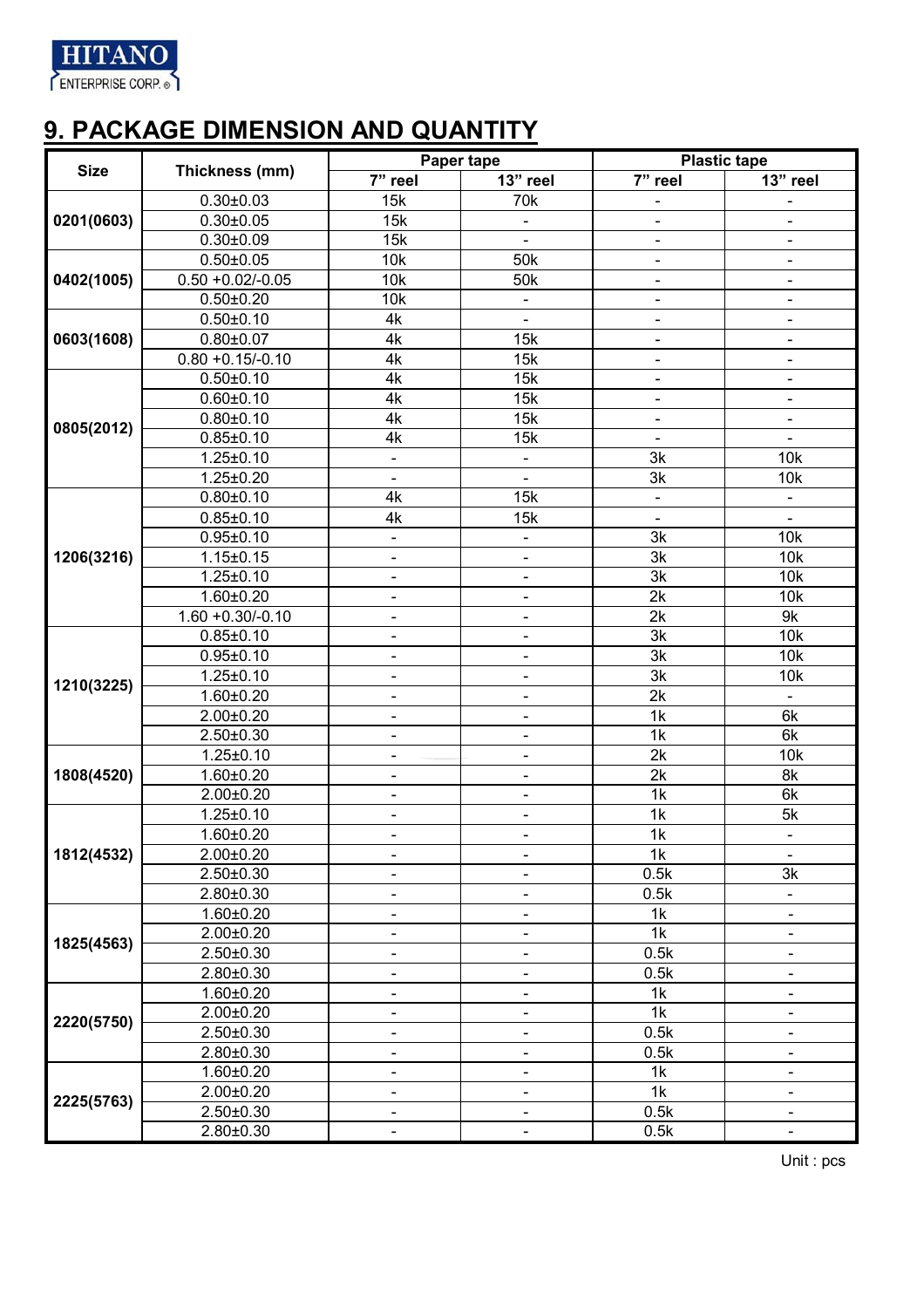

## **9. PACKAGE DIMENSION AND QUANTITY**



| <b>Size</b>       | 0201             | 0402             |                    | 0603               |                  | 0805                               |
|-------------------|------------------|------------------|--------------------|--------------------|------------------|------------------------------------|
| Chip<br>Thickness | $0.30 \pm 0.03$  | $0.50 + 0.10$    | $0.80 + 0.07$      | $0.80 + 0.15/-0.1$ | $0.80 + 0.10$    | $1.25 \pm 0.10$<br>$1.25 \pm 0.20$ |
| $A_0$             | $0.39 + 0.07$    | $0.70 + 0.20$    | $1.00 + 0.05/-0.1$ | $1.02 + 0.05/-0.1$ | $1.50 \pm 0.10$  | < 1.65                             |
| B <sub>0</sub>    | $0.69 + 0.07$    | $1.20 \pm 0.20$  | $1.80 \pm 0.10$    | $1.80 + 0.10$      | $2.30 \pm 0.10$  | < 2.40                             |
| т                 | ≤ $0.50$         | ≤ $0.80$         | $0.95 \pm 0.05$    | $0.97 + 0.05$      | $0.95 \pm 0.05$  | $0.23 \pm 0.05$                    |
| $K_0$             |                  |                  |                    |                    |                  | < 2.50                             |
| W                 | $8.00 \pm 0.10$  | $8.00 \pm 0.10$  | $8.00 \pm 0.10$    | $8.00 \pm 0.10$    | $8.00 \pm 0.10$  | $8.00 \pm 0.10$                    |
| P <sub>0</sub>    | $4.00 \pm 0.10$  | $4.00 \pm 0.10$  | $4.00 \pm 0.10$    | $4.00 \pm 0.10$    | $4.00 \pm 0.10$  | $4.00 \pm 0.10$                    |
| $10xP_0$          | $40.00 \pm 0.10$ | $40.00 \pm 0.10$ | $40.00 \pm 0.20$   | $40.00 \pm 0.20$   | $40.00 \pm 0.20$ | 40.00±0.20                         |
| $P_1$             | $2.00+0.05$      | $2.00+0.05$      | $4.00+0.10$        | $4.00 + 0.10$      | $4.00 \pm 0.10$  | $4.00+0.10$                        |
| P <sub>2</sub>    | $2.00+0.05$      | $2.00+0.05$      | $2.00 \pm 0.05$    | $2.00 \pm 0.05$    | $2.00+0.05$      | $2.00+0.05$                        |
| $D_0$             | $1.55 \pm 0.05$  | $1.55 \pm 0.05$  | $1.55 \pm 0.05$    | $1.55 \pm 0.05$    | $1.55 \pm 0.05$  | $1.50 + 0.10/-0$                   |
| D <sub>1</sub>    |                  |                  |                    |                    |                  | $1.00 \pm 0.10$                    |
| Е                 | $1.75 \pm 0.05$  | $1.75 \pm 0.05$  | $1.75 \pm 0.05$    | $1.75 \pm 0.05$    | $1.75 \pm 0.05$  | $1.75 \pm 0.10$                    |
| F                 | $3.50 \pm 0.05$  | $3.50+0.05$      | $3.50 \pm 0.05$    | $3.50 \pm 0.05$    | $3.50 \pm 0.05$  | $3.50 \pm 0.05$                    |
| Unit :            | mm               | mm               | mm                 | mm                 | mm               | mm                                 |

| <b>Size</b>       |                 | 1206                   |                                    | 1210                                                |                  | 1812                                          |                  |
|-------------------|-----------------|------------------------|------------------------------------|-----------------------------------------------------|------------------|-----------------------------------------------|------------------|
| Chip<br>Thickness | $0.80 \pm 0.10$ | 0.95±0.10<br>1.25±0.10 | $1.60 + 0.20$<br>$1.60 + 0.3/-0/1$ | $0.95 + 0.10$<br>$1.25 \pm 0.10$<br>$1.60 \pm 0.20$ | $2.50 \pm 0.30$  | 1.25±0.10<br>$1.60 + 0.20$<br>$2.00 \pm 0.20$ | $2.50 \pm 0.30$  |
| $A_0$             | $2.00 \pm 0.10$ | 2.00                   | 2.00                               | < 3.05                                              | 3.10             | < 3.90                                        | < 3.90           |
| B <sub>0</sub>    | $3.50+0.10$     | 3.60                   | 3.70                               | < 3.80                                              | $<$ 4.00         | < 5.30                                        | < 5.30           |
| T                 | $0.95 \pm 0.05$ | $0.23 \pm 0.05$        | $0.23 \pm 0.05$                    | $0.23 \pm 0.05$                                     | $0.23 \pm 0.05$  | $0.25 \pm 0.05$                               | $0.25 \pm 0.05$  |
| $K_0$             |                 | < 2.50                 | < 2.50                             | < 2.50                                              | < 3.50           | 2.50                                          | < 3.00           |
| W                 | $8.00 \pm 0.10$ | $8.00 \pm 0.10$        | $8.00 \pm 0.10$                    | $8.00 \pm 0.10$                                     | $8.00 \pm 0.10$  | 12.00±0.20                                    | 12.00±0.20       |
| P <sub>0</sub>    | $4.00 \pm 0.10$ | $4.00 \pm 0.10$        | $4.00 \pm 0.10$                    | $4.00 \pm 0.10$                                     | $4.00 \pm 0.10$  | $4.00 \pm 0.10$                               | $4.00 \pm 0.10$  |
| $10xP_0$          | 40.00±0.20      | 40.00±0.20             | 40.00±0.20                         | 40.00±0.20                                          | 40.00±0.20       | 40.00±0.20                                    | 40.00±0.20       |
| P <sub>1</sub>    | $4.00 \pm 0.10$ | $4.00 \pm 0.10$        | $4.00 \pm 0.10$                    | $4.00 \pm 0.10$                                     | $4.00 \pm 0.10$  | $8.00 \pm 0.10$                               | $8.00 \pm 0.10$  |
| P <sub>2</sub>    | $2.00 \pm 0.05$ | $2.00 \pm 0.05$        | $2.00 \pm 0.05$                    | $2.00 \pm 0.05$                                     | $2.00+0.05$      | $2.00+0.05$                                   | $2.00+0.05$      |
| $D_0$             | $1.55 \pm 0.05$ | $1.50 + 0.10/-0$       | $1.50 + 0.10/-0$                   | $1.50 + 0.10/-0$                                    | $1.50 + 0.10/-0$ | 1.50 +0.10/-0                                 | $1.50 + 0.10/-0$ |
| $D_1$             |                 | $1.00 \pm 0.10$        | $1.00 \pm 0.10$                    | $1.00 \pm 0.10$                                     | $1.00 \pm 0.10$  | $1.50 \pm 0.10$                               | $1.50 \pm 0.10$  |
| E                 | 1.75±0.10       | $1.75 \pm 0.10$        | $1.75 \pm 0.10$                    | $1.75 \pm 0.10$                                     | $1.75 \pm 0.10$  | $1.75 \pm 0.10$                               | $1.75 \pm 0.10$  |
| F                 | $3.50 \pm 0.05$ | $3.50+0.05$            | $3.50+0.05$                        | $3.50 \pm 0.05$                                     | $3.50+0.05$      | $5.50+0.05$                                   | $5.50 \pm 0.05$  |
| Unit:             | <sub>mm</sub>   | mm                     | mm                                 | mm                                                  | mm               | mm                                            | mm               |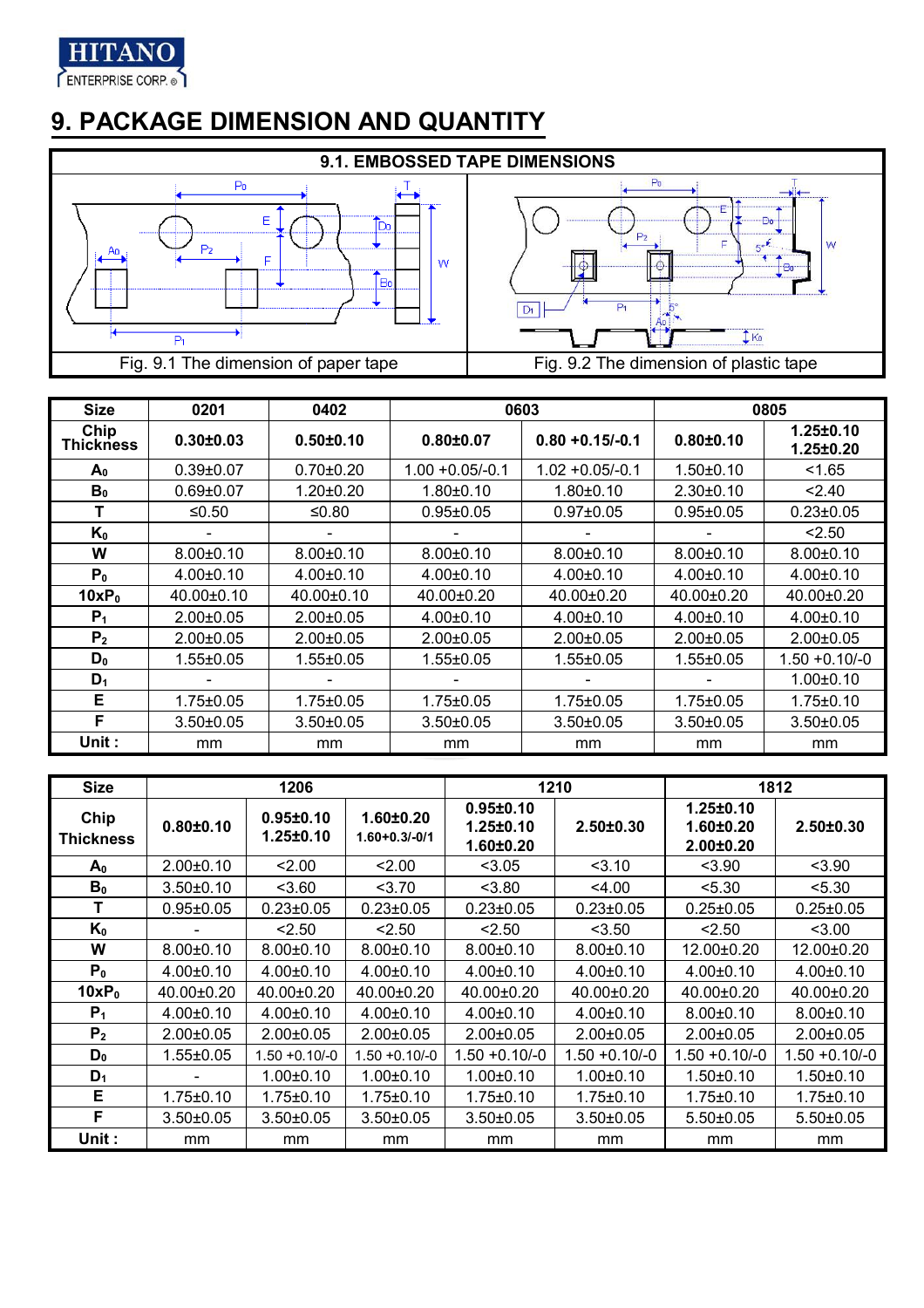

## **9. PACKAGE DIMENSION AND QUANTITY**

#### **9.2. REEL DIMENSIONS**

| <b>Size</b>      |                     | 0201, 0402, 0603, 0805, 1206, 1210 |                     |                                |
|------------------|---------------------|------------------------------------|---------------------|--------------------------------|
| <b>Reel size</b> | 7"                  | 7"                                 | 13"                 |                                |
| $\mathbf c$      | 13.0<br>$+0.5/-0.2$ | 13.0<br>$+0.5/-0.2$                | 13.0<br>$+0.7/-0.3$ | c<br>N<br>А                    |
| $W_1$            | 8.4<br>$+1.5/-0$    | 12.4<br>$+2.0/-0$                  | 8.4<br>$+2.0/-0$    |                                |
| A                | 178.0<br>±0.10      | 178.0<br>±0.10                     | 330.0<br>±1.0       | W <sub>1</sub>                 |
| N                | 60.0<br>$+1.0/-0$   | 80.0<br>±1.0                       | 100<br>±1.0         | Fig. 9.3 The dimension of reel |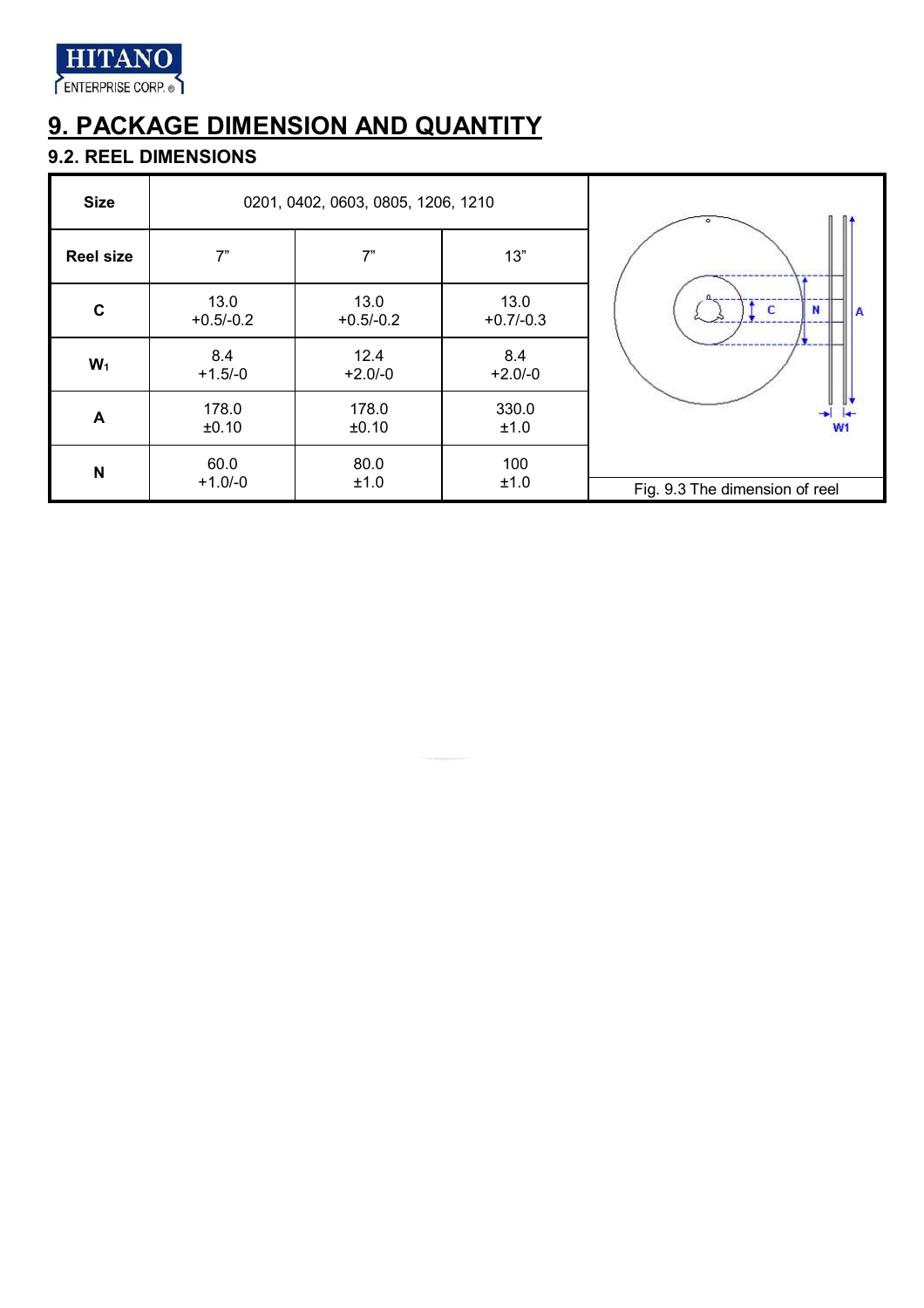

### **10. APPLICATION NOTES**

#### **STORAGE**

To prevent the damage of solderability of terminations, the following storage conditions are recommended : Indoors under  $5 \sim 40^{\circ}$ C and 20%  $\sim 70\%$  RH.

No harmful gases containing sulfuric acid, ammonia, hydrogen sulfide or chlorine.

Packaging should not be opened until the capacitors are required for use. If opened, the pack should be re-sealed as soon as is practicable. Taped product should be stored out of direct sunlight, which might promote deterioration in tape or adhesion performance. The product is recommended to be used within 12 months after shipment and checked the solderability before use.

#### HANDLING

Chip capacitors are dense, hard, brittle, and abrasive materials. They are liable to suffer mechanical damage, in the form of cracks or chips. Chip Capacitors should be handled with care to avoid contamination or damage. To use vacuum or plastic tweezers to pick up or plastic tweezers is recommended for manual placement. Tape and reeled packages are suitable for automatic pick and placement machine.

#### PREHEAT

In order to minimize the risk of thermal shock during soldering, a carefully controlled preheat is required. The rate of preheat should not exceed 3°C per second.

#### SOLDERING

Use middy activated rosin RA and RMA fluxes do not use activated flux. The amount of solder in each solder joint should be controlled to prevent the damage of chip capacitors caused by the stress between solder, chips, and substrate.

a.) Hand soldering :



\* Soldering iron tip diameter ≤1.0 mm and wattage max. 20W.

\* The Capacitors shall be pre-heated and that the temperature gradient between the devices and the tip of the soldering iron.

\* The required amount of solder shall be melted on the soldering tip.

- \* The tip of iron should not contact the ceramic body directly.
- \* The Capacitors shall be cooled gradually at room temperature after soldering.
- \* Forced air cooling is not allowed.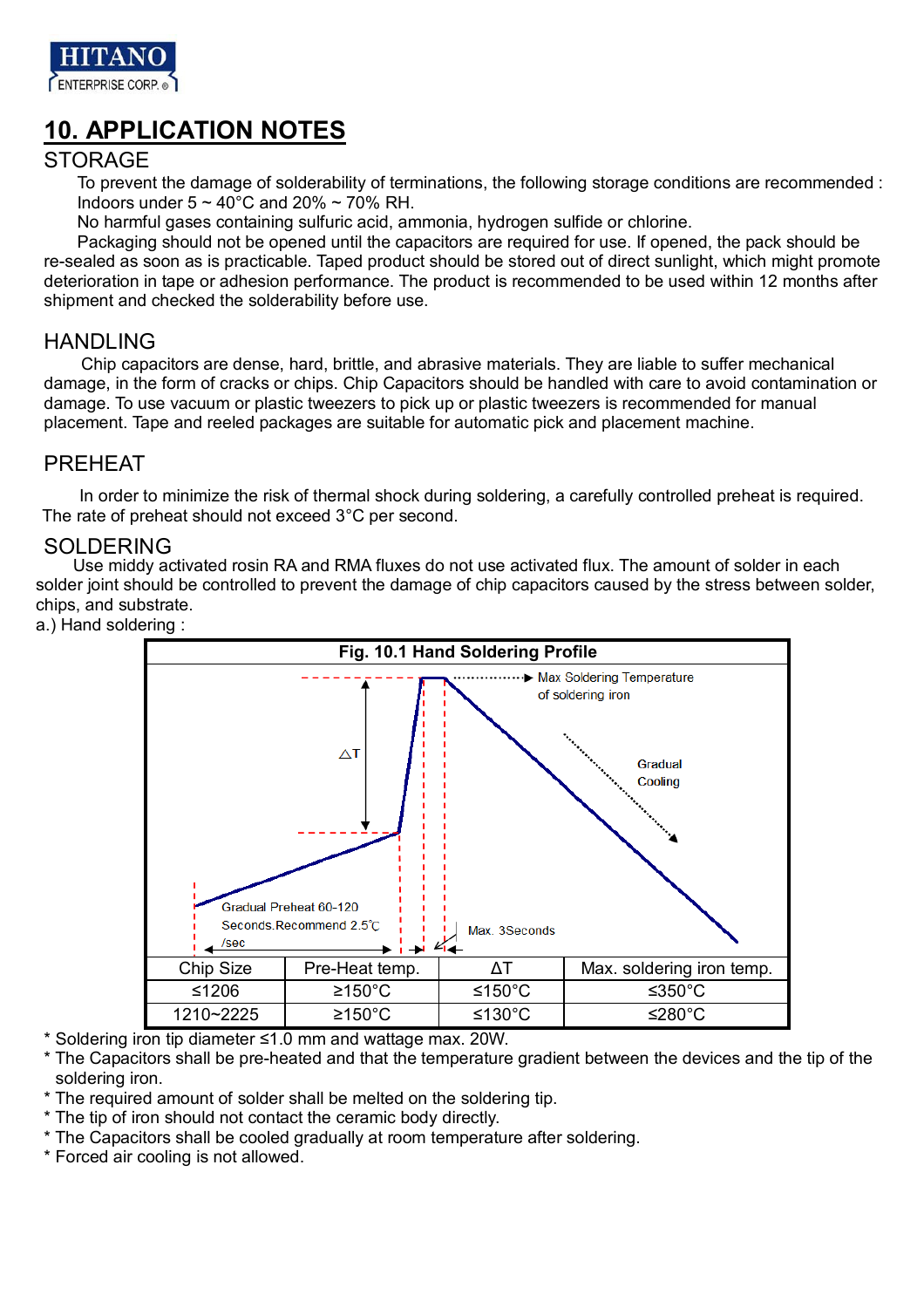

## **10. APPLICATION NOTES**

b.) Reflow soldering :



Soldering conditions : Class I :

| . ۱ دەەەب      |               |                    |                  |               |  |  |  |
|----------------|---------------|--------------------|------------------|---------------|--|--|--|
|                | Temper. Cher. | <b>Capacitance</b> | <b>Condition</b> |               |  |  |  |
| Size Inch (mm) |               |                    | <b>Wave</b>      | <b>Reflow</b> |  |  |  |
| ≤0402 $(1005)$ | All Class I   | All                |                  |               |  |  |  |
| 0603 (1608)    | All Class I   | All                |                  |               |  |  |  |
| 0805 (2012)    | All Class I   | All                |                  |               |  |  |  |
| 1206 (3216)    | All Class I   | All                |                  |               |  |  |  |
| ≥1210 (3225)   | All Class I   | All                |                  |               |  |  |  |

For Sn/Ag/Cu Series solder paste (Pb-Free)